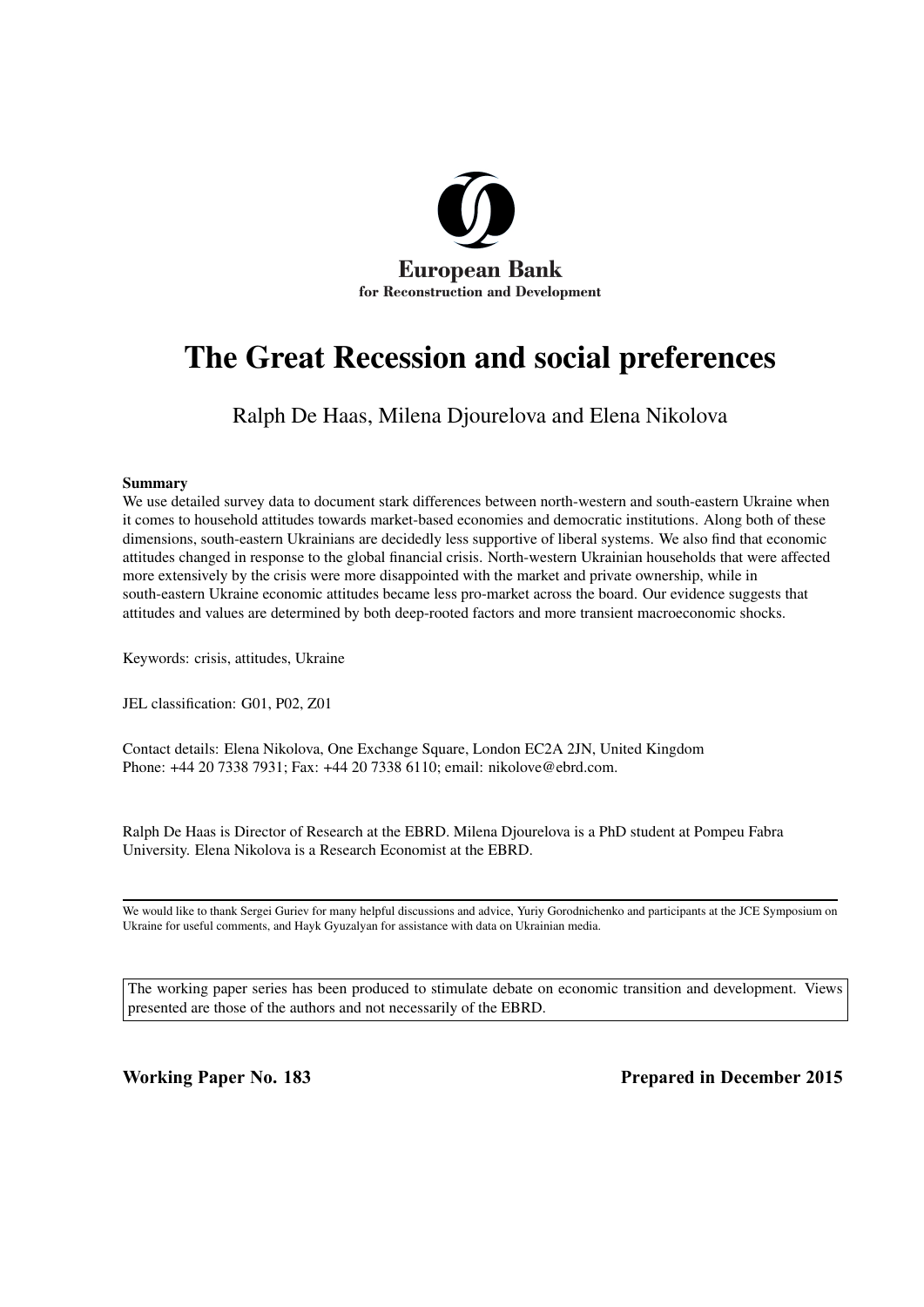## 1 Introduction

Under what circumstances do individual preferences persist, and when are they malleable? Are personal beliefs influenced by deep-rooted historical factors or rather by more transient macroeconomic shocks? The Great Recession, which brought unemployment and economic fragility throughout the world, has turned the spotlight on these questions. This debate has been especially important for the transition countries in emerging Europe. This is the case not only because this region was much more affected by the financial crisis than western Europe, but also because political, social and cultural cleavages are particularly salient within and across transition countries.

In this paper, we contribute to this discussion by exploring the drivers of social preferences in Ukraine. We exploit disaggregated data from the second round of the EBRD-World Bank Life in Transition Survey (LiTS II), a nationally representative household-level survey administered in autumn 2010. In addition to household and demographic information, the survey includes questions on a wide range of attitudes and values. Importantly, it also collects detailed information about households' exposure to the global financial crisis.

Our analysis, which focuses on attitudes towards market economy and democracy, documents stark differences between north-western and south-eastern Ukraine. On average, those living in the south-eastern part of the country are more than 35 per cent less likely to be in favour of a market-based economic system and 42 per cent less likely to support democratic institutions. As we argue below, this evidence provides partial support for theories focusing on persistent cultural differences as a driver of attitudes. However, we also find that economic attitudes were affected greatly by the crisis, and that this effect differed markedly between north-western and southeastern Ukraine. Households that were hit hardest by the Great Recession were most disappointed with the market economy and this was particularly so in the north west. In contrast, in southeastern Ukraine the declining support for the market economy was unrelated to crisis exposure. The disillusionment with markets among north-western Ukrainians was stronger for households that, as a result of the financial crisis, had to cut down on food consumption, education or had to delay payments on utilities and loans. While we find that crisis-affected north-western Ukrainians were also less likely to approve of democracy, this effect is less robust.

Although we lack a longitudinal data set, the richness of the survey which we use allows us to look into the role of some suggestive mechanisms. Since our data are from 2010, one possibility could be that the south east/north west cultural divide which we uncover is in fact a consequence of different early transition paths. Accounting for sub-national indices capturing the severity of the early transition shock (using data on night-time light intensity as a proxy for local economic activity) suggests that respondents in regions which experienced a greater initial income loss were also more affected by the recent crisis. Even so, our earlier results remain broadly similar. A second question is whether our specifications are simply capturing differences between Russian and non-Russian speakers (and their potentially different cultural mindsets). The latter may dominate in the north west and the former in the south east. Our findings speak to the contrary, since additional controls for linguistic, cultural and historical ties with Russia are insignificant.

Our empirical setup raises two potential identification concerns. First, since the analysis is based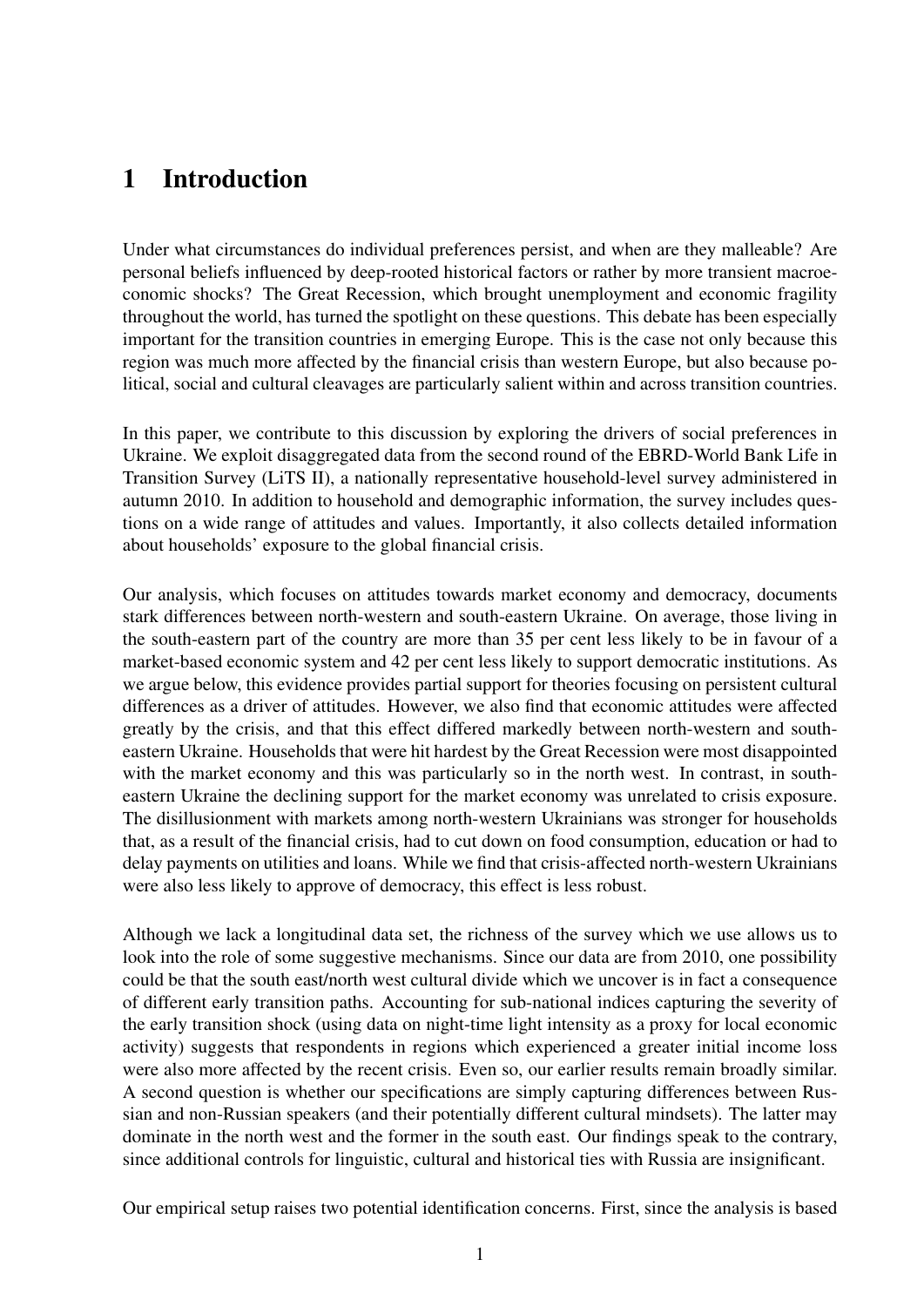on cross-sectional data, unobserved individual heterogeneity could be a problem, particularly since the sample of respondents living in the south east and north west is not random. Second, the extent to which each household was affected by the Great Recession is unlikely to be exogenous. We adopt several approaches to address these issues. First, we control for a wide range of observable characteristics that are likely to be correlated with crisis exposure, place of residence and preferences. These include household income, employment status and education, as well as Primary Sampling Unit (PSU) characteristics such as urbanity, latitude and longitude. Second, to rule out geographic sorting of respondents, in all specifications we control for whether the respondent has ever moved. We show that all our results are robust to accounting for out-migration from Ukrainian regions.

Third, we instrument household crisis exposure with the pre-crisis composition of bank branches in a respondent's primary sampling unit using detailed data from the second Banking Environment and Performance Survey (BEPS II, administered by the EBRD). Previous work has shown that the crisis was an exogenous shock which was transmitted to emerging Europe mainly through the branch networks of foreign-owned banks [\(Popov and Udell, 2012\)](#page-19-0). We therefore exploit local variation in the balance-sheet strength of foreign banks in each PSU to create a branch-weighted proxy for the intensity with which the global financial crisis transmitted to specific geographical localities within Ukraine. We show that households in PSUs dominated by branches of foreign parent banks which were heavily dependent on (unstable) wholesale funding were most affected by the crisis.

Our work relates to several strands of the literature. First, we contribute to a large scholarship which has shown that cultural differences can affect a variety of economic and political outcomes (see, for instance, [\(Algan and Cahuc, 2010;](#page-18-0) [Gorodnichenko and Roland, 2011;](#page-19-1) [Guiso et al.,](#page-19-2) [2006;](#page-19-2) [Tabellini, 2010\)](#page-20-0)). In addition, we complement an important literature on the origin of preferences. On the one hand, scholars have argued that culture is stable, as it may be transmitted vertically [\(Bisin and Verdier, 2001\)](#page-18-1) or influenced by long-run historical events [\(Alesina et al.,](#page-18-2) [2013;](#page-18-2) [Becker et al., 2014;](#page-18-3) [Grosfeld et al., 2013;](#page-19-3) [Nunn and Wantchekon, 2011\)](#page-19-4). On the other hand, there is evidence that norms can change relatively rapidly. Beliefs can be affected significantly by macroeconomic and wealth shocks [\(Ananyev and Guriev, 2013;](#page-18-4) [Di Tella et al., 2007;](#page-18-5) [Fisman et al., 2013;](#page-18-6) [Giuliano and Spilimbergo, 2014;](#page-18-7) [Grosjean et al., 2013\)](#page-19-5), access to informa-tion [\(Kuziemko et al., 2013\)](#page-19-6) and political experiences (Alesina and Fuchs-Schündeln, 2007). We review these contributions in more detail, particularly as they relate to the Ukrainian context, in the next section of the paper.

This paper enriches the literature in four important ways. Our results suggest that deep-rooted factors and more short-lived macroeconomic shocks may interact to determine preferences for the market and democracy. This implies that claims emphasising the importance of either mechanism may be only partially correct. Unlike much of the previous literature, we do not find that the south east/north west divide or the crisis explain trust, preferences for redistribution and risk, views about state paternalism, civic activity and social capital, and beliefs about the importance of effort versus luck for advancing in life. From an econometric point of view, focusing on a single large country helps to avoid identification biases present in cross-country regressions, on which much of the existing literature is based. Our contribution also stems from the fact that we are able to use disaggregated data from Ukraine prior to the Russia-Ukraine conflict which have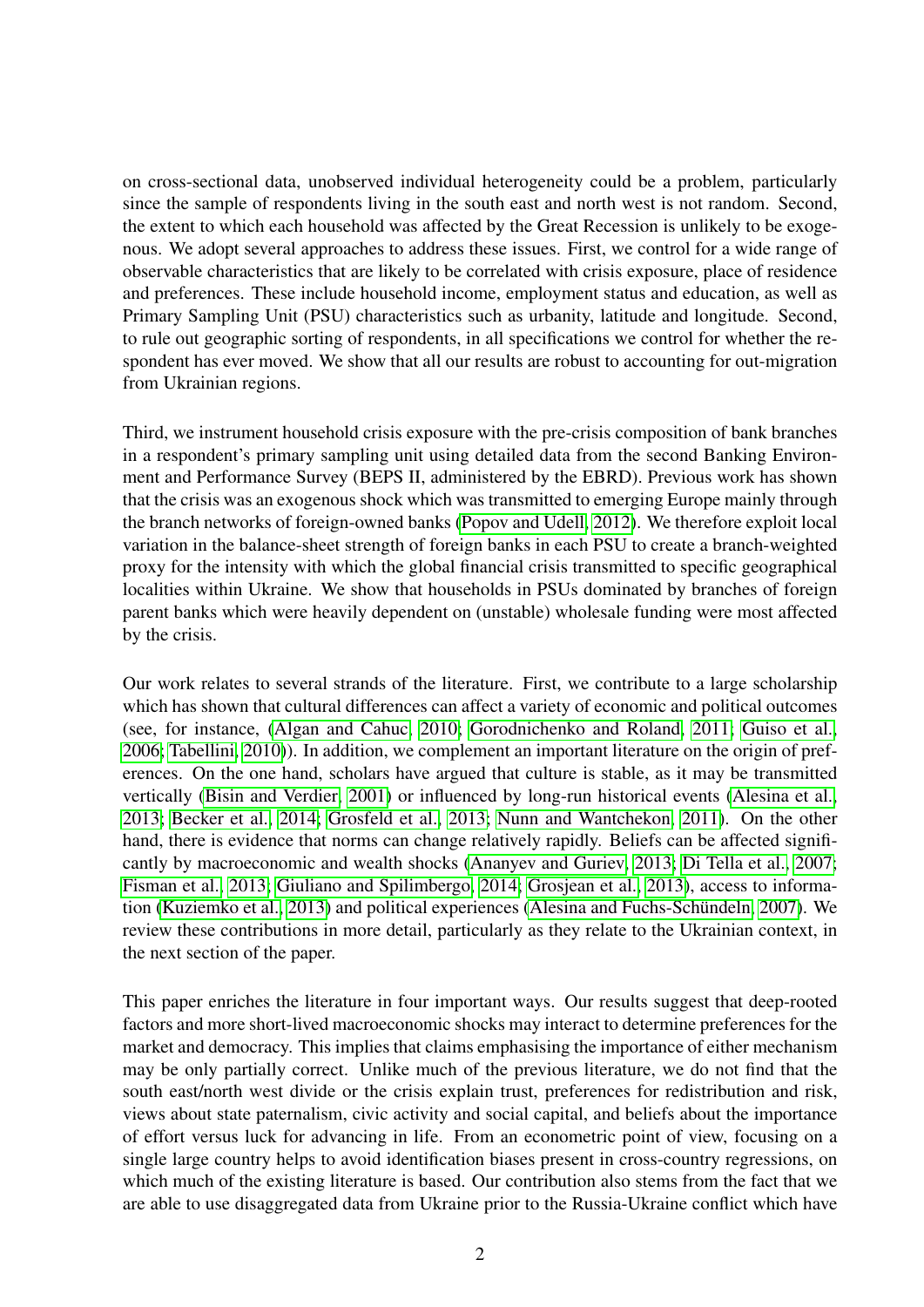not been explored before.

This paper is organised as follows. The next four sections present our conceptual framework, data, empirical approach and results, respectively. The final section concludes.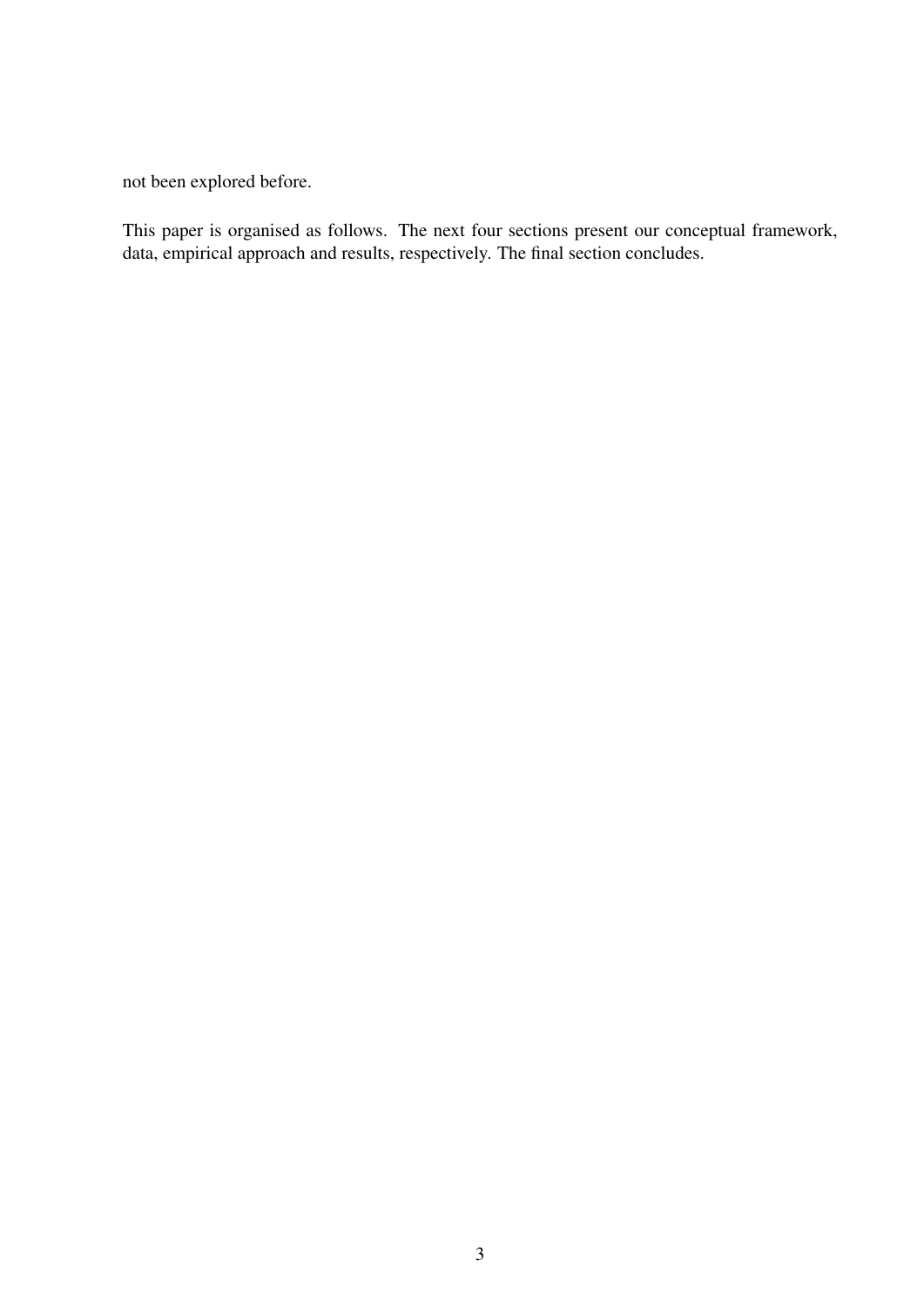## 2 Macroeconomic shocks and the persistence of preferences

Social scientists studying the origins of preferences and beliefs face an important challenge: pinpointing the circumstances under which preferences persist and when they change. On the one hand, several influential studies argue that cultural values are determined by long-run historical events. For instance, [Putnam et al.](#page-19-7) [\(1994\)](#page-19-7) attributes the lack of civic competence in southern Italy to its autocratic Norman regime in medieval times (as compared with northern Italy, which consisted of city-state governments). Voigtländer and Voth [\(2012\)](#page-20-1) demonstrate that in Germany, anti-Semitic attitudes and behaviour persisted for more than 600 years. In Africa, [Nunn and](#page-19-4) [Wantchekon](#page-19-4) [\(2011\)](#page-19-4) argue that the slave trade led to permanently lower levels of trust in slavesending countries today.

More recently, arguments focusing on the persistence of preferences have been applied to the eastern European context as well. [Grosfeld et al.](#page-19-3) [\(2013\)](#page-19-3) show that current residents of the Pale (the area to which Jews were confined in the Russian empire) have lower support for the market, vote more for anti-market parties, but are at the same time also more trusting. A possible mechanism suggested by the authors is that ethnic hatred toward Jews generated both a persistent anti-market culture and trust among the non-Jewish population of the Pale. In a similar vein, [Becker et al.](#page-18-3) [\(2014\)](#page-18-3) use geographical regression discontinuity to show that eastern Europeans living in areas which were historically affiliated with the Habsburg empire have higher trust and less corruption in courts and public services today. Both of these papers use the first round of the LiTS (conducted in 2006).

However, a different strand of the literature shows that culture is strongly affected by income shocks, although neither the direction nor the longevity of such effects is clear-cut. Due to data availability, much of this work has focused on advanced countries such as the United States. Looking at welfare attitudes, [Margalit](#page-19-8) [\(2013\)](#page-19-8) finds that voter preferences regarding welfare policy depend strongly on personal economic circumstances, but also that these attitudes do not persist: as job losers regain employment, their support for redistribution decreases significantly. In contrast, [Giuliano and Spilimbergo](#page-18-7) [\(2014\)](#page-18-7) show that the effect of recessions on beliefs is long-lasting. Individuals who experienced a recession when young are more likely to believe that success in life depends more on luck than effort, support government redistribution, and vote for left-wing parties. Using lab experiments, [Fisman et al.](#page-18-6) [\(2013\)](#page-18-6) instead demonstrate that subjects affected by the recession exhibit higher levels of selfishness and greater emphasis on efficiency versus equality. Lastly, [Mian et al.](#page-19-9) [\(2014\)](#page-19-9) show that financial crises tend to result in shifting political preferences and greater ideological divides *within* countries. The authors suggest that debtors – such as households with mortgages or other loans – adjust their preferences in particular as they see their net worth decline most during a financial crisis.

To the best of our knowledge, only two papers have looked at the impact of macroeconomic shocks on preferences in eastern Europe. [Grosjean et al.](#page-19-5) [\(2013\)](#page-19-5) (who also exploit LiTS 2010) show that preferences for the market and democracy are highly sensitive to large swings in the business cycle, and that people tend to reduce their support for the prevalent economic and political system when hit by a negative income shock. Similarly, [Ananyev and Guriev](#page-18-4) [\(2013\)](#page-18-4) find that Russian regions which were more strongly affected by the recent financial crisis experienced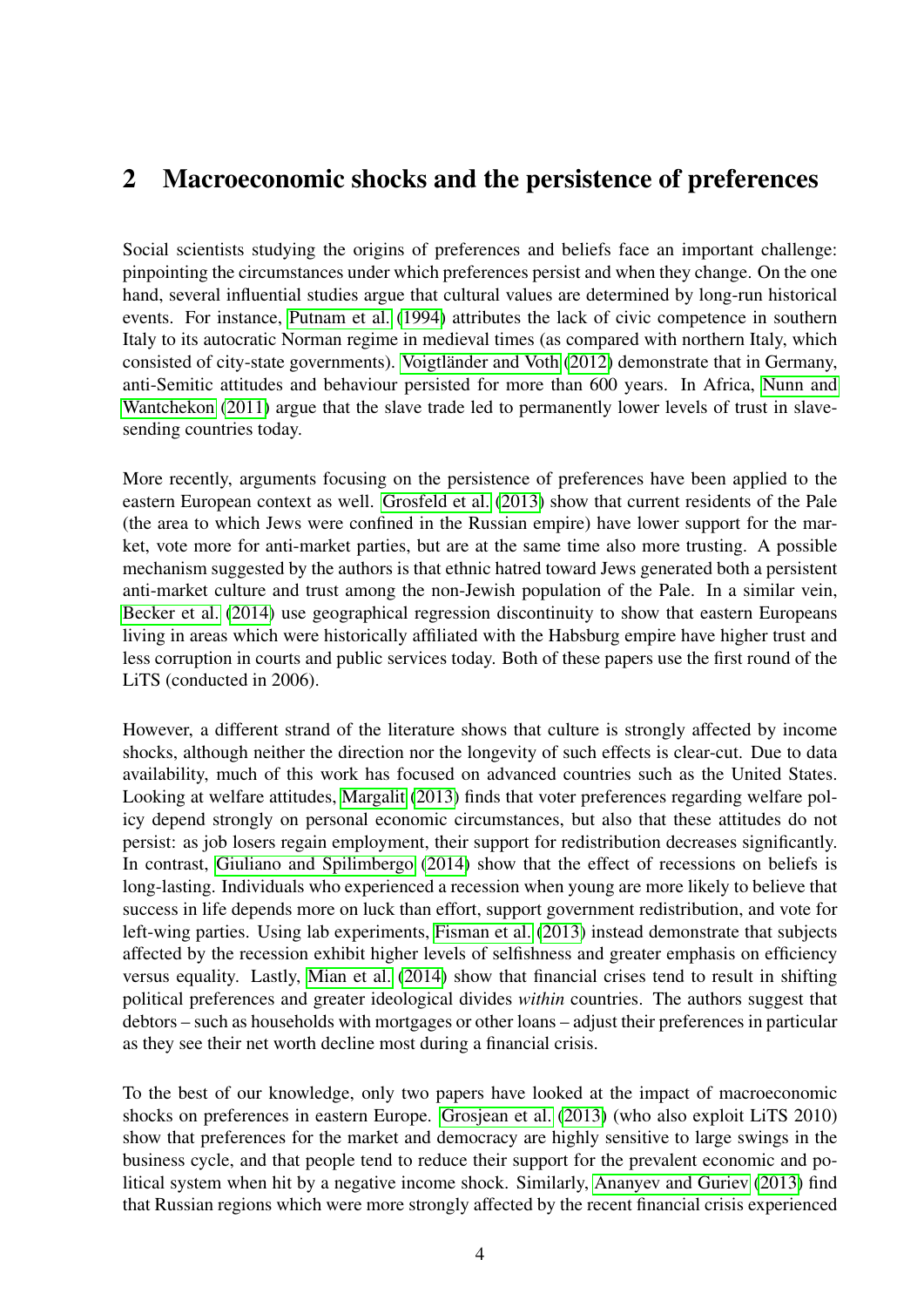a drop in interpersonal trust.<sup>[1](#page-5-0)</sup>

Credibly identifying the drivers of individual preferences, be they long-term or more transient, is a challenging task. Exogenous variation in economic conditions is rare, and macroeconomic and historical changes covary with other observed and unobserved processes. Although experimental approaches (in the spirit of [Fisman et al.](#page-18-6) [\(2013\)](#page-18-6)) can help with causal inference, they are often focused on a very narrow population in a developed country. At the very least, testing for effects in a different context will help validate existing insights and further the debate to issues not raised by research in advanced settings. At the other end of the spectrum, using cross-country analyses may also be problematic due to data heterogeneity and endogeneity concerns [\(Pande and Udry,](#page-19-10) [2005\)](#page-19-10).

In this paper, we use three complementary approaches to aid identification. First, by focusing on within-country variation in economic conditions, geography and preferences, we avoid the biases typical of cross-country work. Second, not only do we use a very fine-grained individual measure of crisis exposure, but we also account for a wide range of observable individual characteristics, such as education and migration history. Third, to rule out possible endogeneity of our crisis impact measure or reverse causality from preferences, we implement a new instrument for individual exposure to the Great Recession. In particular, we exploit cross-locality variation in the extent to which local banking markets were vulnerable to deteriorating funding conditions of foreign parent banks during the crisis. We describe in more detail our data and empirical specification in the next two sections.

<span id="page-5-0"></span><sup>&</sup>lt;sup>1</sup>Whether *positive* income shocks may generate direction-symmetric effects (in eastern Europe or elsewhere) is unclear. In Argentina, squatters who (quasi-randomly) received a housing title also developed stronger pro-market preferences [\(Di Tella et al., 2007\)](#page-18-5).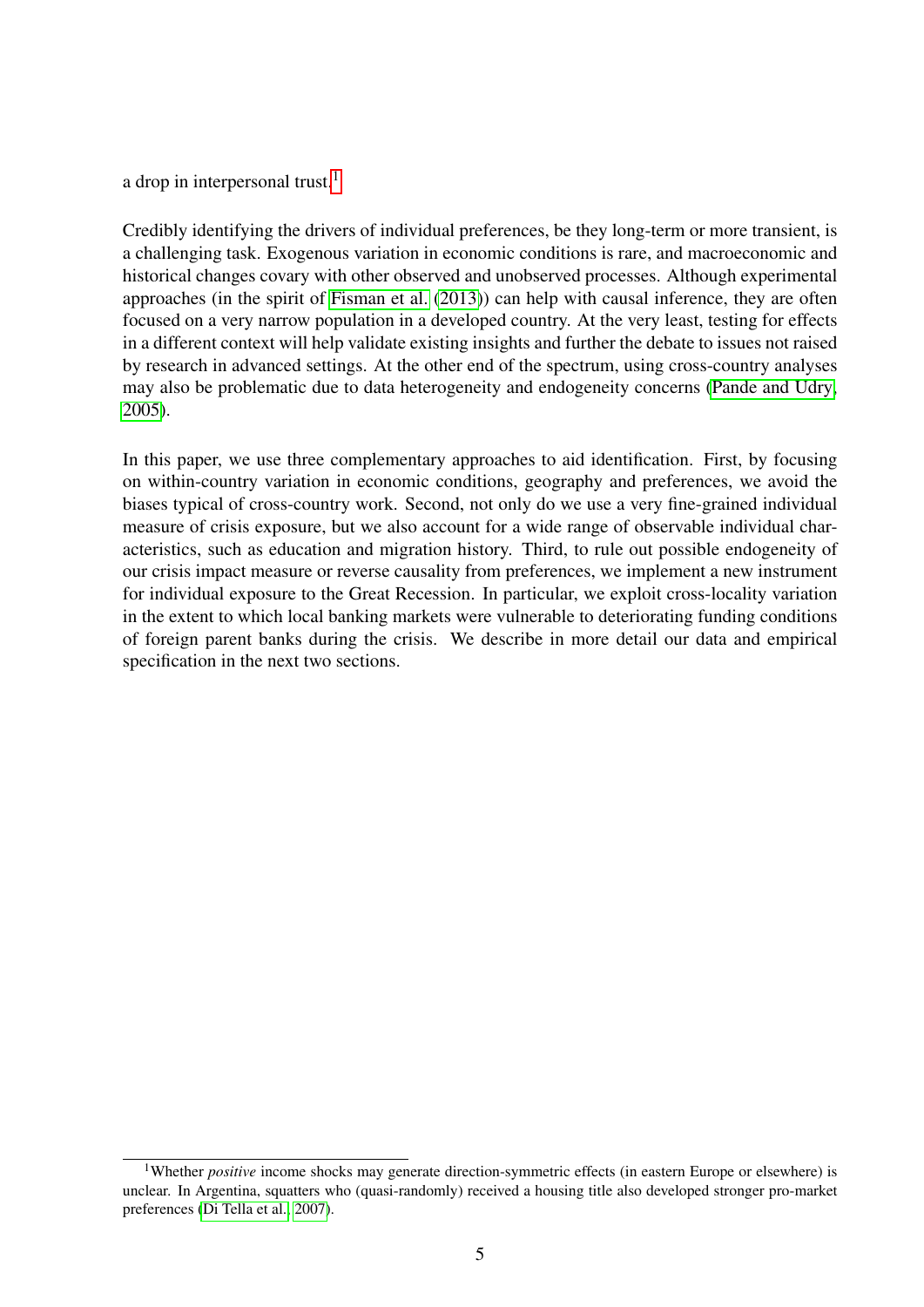## 3 Data

Our main data source is the second round of the EBRD/World Bank Life in Transition Survey (LiTS) which was conducted in 29 transition countries and Italy, France, Germany, Turkey, Sweden and the United Kingdom in the summer of 2010 using face-to-face interviews. LiTS is a nationally representative survey that combines modules related to economic and demographic characteristics, attitudes and values, labour, education and entrepreneurship, climate change, and the impact of the global financial crisis. Survey respondents (aged 18 and above) were drawn randomly, using a two-stage sampling method. Census enumeration areas, stratified by region and by level of urbanity and selected with probability proportional to size, served as primary sampling units (PSUs), while households served as secondary sampling units. In Ukraine, 75 PSUs consisting of 20 households each were selected. We supplement these data with external data on PSU latitude and longitude and detailed information on the geographical distribution of bank branches across Ukraine as taken from the second EBRD Banking Environment and Performance Survey (BEPS II).

### 3.1 Dependent variables

We construct our dependent variable measuring support for market economy based on answers to the following question: *With which one of the following statements do you agree most? (1) A market economy is preferable to any other form of economic system; (2) Under some circumstances, a planned economy may be preferable to a market economy;* and *(3) For people like me, it does not matter if the economic system is organised as a planned economy or as a market economy.* To capture preferences for democracy, we use answers to the following question: *With which one of the following statements do you agree most? (1) Democracy is preferable to any other form of political system; (2) Under some circumstances, an authoritarian government may be preferable to an autocratic one;* and *(3) For people like me, it does not matter if a government is democratic or authoritarian.* In both cases, we create a dummy variable which codes answer option (1) as "1", and answer options (2) and (3) as "0". We drop respondents who answered "Don't know."

### 3.2 Independent variables

#### 3.2.1 Exposure to the crisis

During the period 2004-07, Ukraine experienced a credit boom fuelled by rapid inflows of foreign capital that was intermediated locally through predominantly foreign-owned banks. Foreigncurrency-denominated consumer lending and household consumption expanded rapidly. With the onset of the global financial crisis in 2008, this process came to an abrupt end. Deleveraging by branches of foreign parent banks that were liquidity-starved and capital-constrained, combined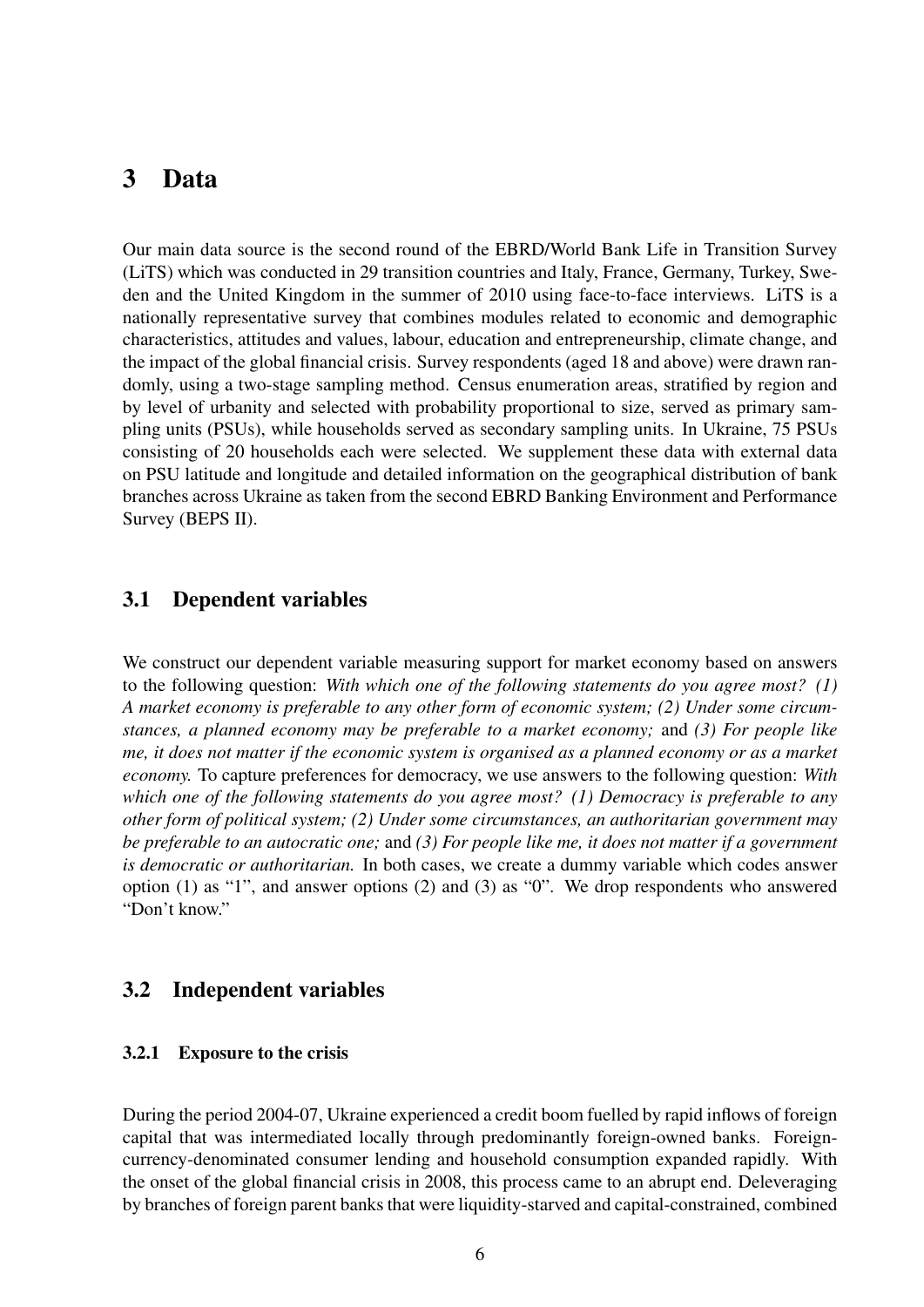with a substantial devaluation of the hryvnia, meant that many households experienced limited access to new credit or faced repayment problems as their debt burden had suddenly increased in real terms. As a result, households had to make quick and often substantial adjustments to their consumption of goods and services.

We use two complementary measures of household exposure to the crisis: a subjective and an objective one. The first measure is based on a question which asks to what extent the crisis affected the respondent's household in the past two years, with answer options: (1) not at all; (2) just a little; (3) a fair amount; and (4) a great deal (we label this index as *subjective crisis impact* in the regressions below). This index is coded on a 0-3 scale. Our variable capturing objective crisis exposure exploits information from the following question: *In the past two years, have you or anyone else in your household had to take any of the following measures as the result of a decline in income or other economic difficulty?* The question then gives a choice of 17 answer options (to which respondents can answer yes or no), including a decrease in food consumption, tobacco and leisure goods; delaying or withdrawing from university or a training course; reducing health expenses and doctor visits; delaying utility payments or having utilities cut; default on a loan; sale of an asset; or migration. For each answer option, we create a dummy variable equal to 1 if the respondent took the particular action, and 0 otherwise. We obtain the *objective crisis impact* index by adding up these 17 dummy variables.<sup>[2](#page-7-0)</sup>

#### 3.2.2 Additional variables

Our dummy for south-eastern Ukraine is based on geographical coordinates of the Primary Sampling Unit (PSU) in which the respondent currently lives. PSUs in south-eastern Ukraine are located in the following regions: Autonomous Republic of Crimea, Dnipropetrovsk, Donetsk, Kharkiv, Kherson, Luhansk, Nikolayiv, Odessa and Zaporizhzhya. To conserve space, in the tables and charts below we use the term east Ukraine to refer to south-eastern Ukraine, and west Ukraine to north-western Ukraine.<sup>[3](#page-7-1)</sup> Chart [A1](#page-34-0) illustrates that the south east/north west divide is culturally and politically salient: the majority of south-eastern Ukrainians are Russian speakers who supported Viktor Yanukovych in the 2010 presidential elections. Our regressions also include controls for PSU latitude and longitude (from [Nikolova and Simroth](#page-19-11) [\(2015\)](#page-19-11)) and level of urbanity. At the individual level, we control for age, age squared, whether the respondent has ever successfully started a business, whether the respondent has been unemployed in the past 12 months (excluding those who are unemployed but have started a business), respondent's selfidentified household income (on a 10-step ladder), education, gender, health status, whether the respondent has lived in the same locality all their life, and whether the respondent or any family members were part of the former Communist Party. Table [A2](#page-37-0) in the online Appendix provides more information on our dependent and independent variables.

<span id="page-7-0"></span><sup>2</sup>This index is equivalent to the *synthetic consumption response index* of [Grosjean et al.](#page-19-5) [\(2013\)](#page-19-5). Unfortunately, due to a large number of missing observations for Ukraine, we are unable to utilise an equally useful survey question which asks whether the household head or another household member lost their job between 2008 and 2010.

<span id="page-7-1"></span><sup>&</sup>lt;sup>3</sup>North-western Ukraine includes the regions of Cherkasy, Chernivtsi, Ivano-Frankivsk, Khmelnytskiy, Kirovohrad, Kyiv, Lviv, Poltava, Rivne, Sumy, Ternopil, Vinnytsya, Volyn, Zakarpattya and Zhytomyr. This distinction is based on earlier literature, such as [Langbein](#page-19-12) [\(2014\)](#page-19-12).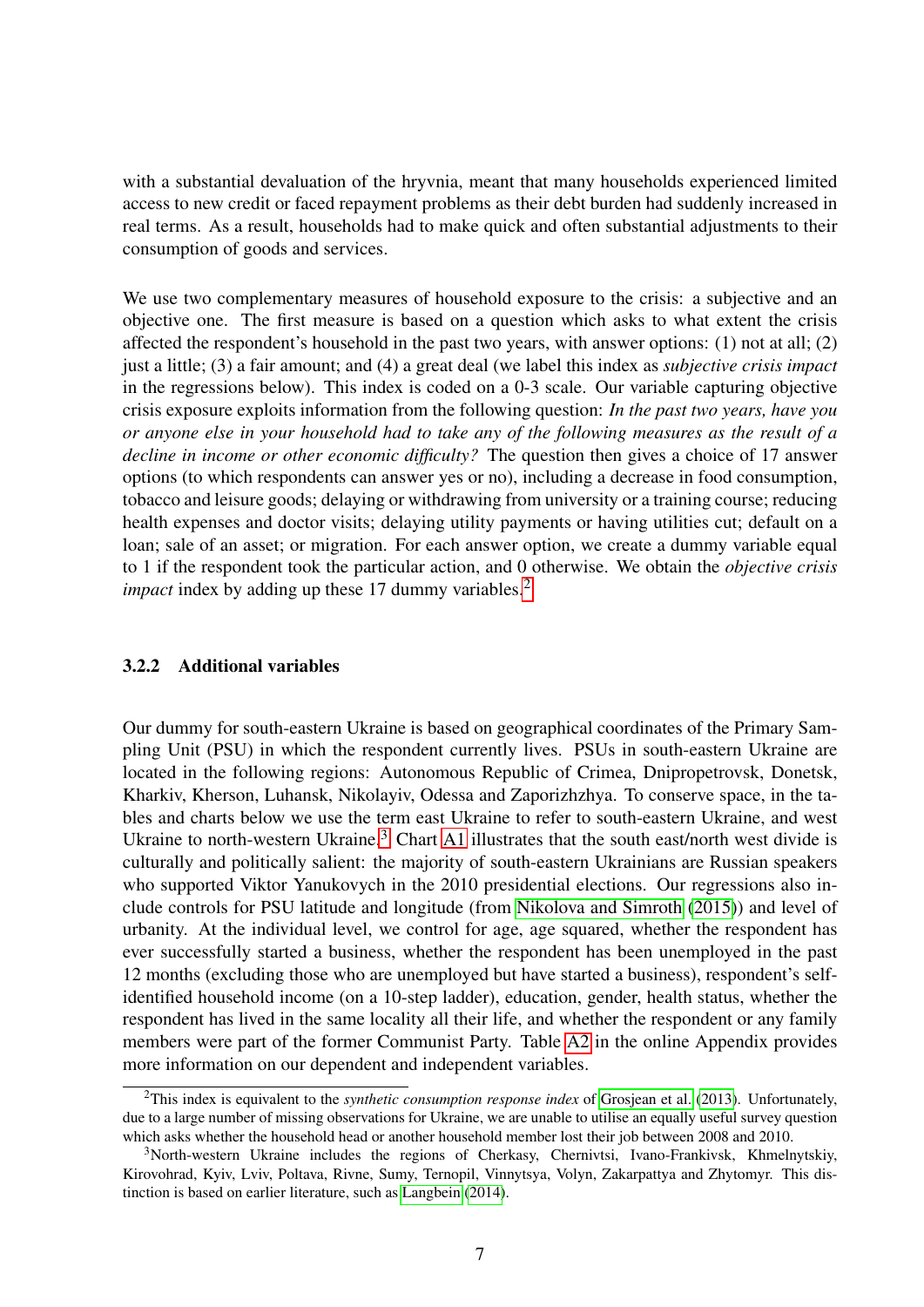## 3.3 Graphical evidence and summary statistics

Chart [1](#page-21-0) summarizes the differences in preferences for market economy and democracy in southeastern and north-western Ukraine in 2006 and 2010. The chart shows that in 2006, just before the global financial crisis, support for a market-based economic system was roughly similar in both parts of the country, while support for a democratic political system was significantly lower in the south east. The 2010 data indicate that residents of the south east became significantly less in favour of both a market economy and democratic institutions. At the same time, on average, economic attitudes hardly shifted in the north-western part of the country, while support for democracy dropped in line with what happened in the south east. The resulting differences are striking: in 2010, less than 30 per cent of Eastern Ukrainians support market-based economic systems, while the corresponding figure for North-Western Ukraine remains at around 42 per cent.

The gap is slightly bigger when it comes to approval of democracy, with 34 per cent of southeastern Ukrainians in favour of democratic institutions, as opposed to nearly half of north-western Ukrainians. Charts [2](#page-22-0) and [3](#page-23-0) put these large differences into an international perspective by adding data (for 2010 only) for other countries in the transition region as well as five western European comparators (France, Germany, Italy, Sweden and the United Kingdom).<sup>[4](#page-8-0)</sup> Chart [2](#page-22-0) shows that while support for a market-based economic system is relatively high in north-western Ukraine (even higher than in France, Italy and the United Kingdom), south-eastern Ukrainians are very disapproving of the market. The within-country difference in support for a democratic political system is also substantial (Chart [3\)](#page-26-0). In fact, south-eastern Ukrainian households display the lowest support for democracy compared with all countries that were part of the LiTS 2010 survey.

Table [A1](#page-36-0) presents summary statistics for the variables which we use in our regression analysis. Our observations are split roughly equally between the two parts of the country, and respondents in south-eastern and north-western Ukraine are similar across a variety of dimensions. Respondents in the south east are significantly more likely to be Russian speakers and marginally more likely to have been members of the former Communist Party and to have a postsecondary/university degree. Interestingly, the (self-reported) impact of the crisis seems to be similar across the south east and the north west.

<span id="page-8-0"></span><sup>&</sup>lt;sup>4</sup>In these charts, Macedonia refers to FYR Macedonia and Great Britain is used to mean United Kingdom.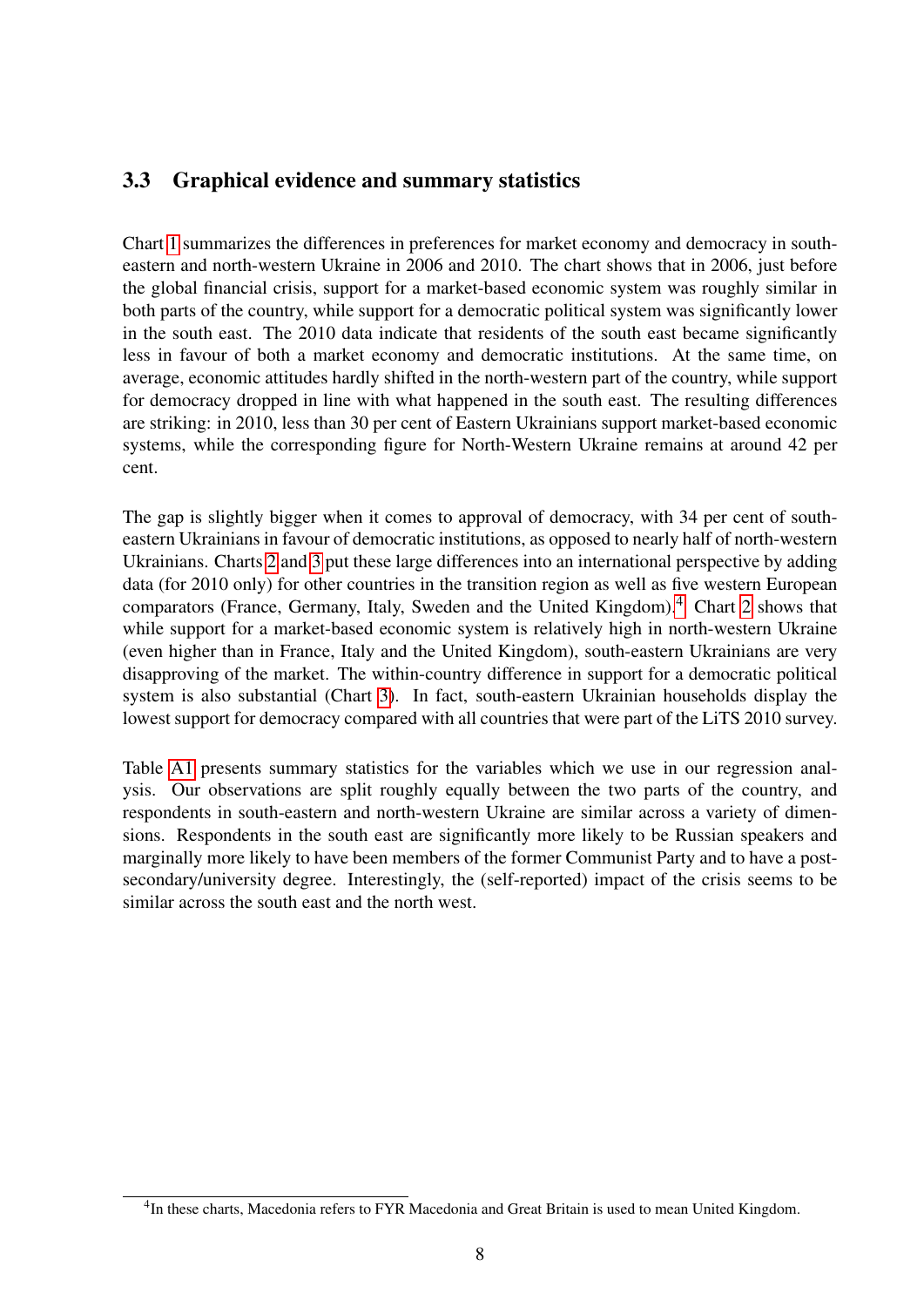## 4 Empirical specification

To investigate differences in preferences for the market and democracy between south-eastern and north-western Ukrainians, we run OLS regressions of the following type:

 $A$ ttitude<sub>ip</sub> =  $\alpha_{ip}$  +  $\beta_1$ *South* − *EastDummy*<sub>*p*</sub> +  $\beta_2$ *Crisis*<sub>ip</sub> +  $\beta_3$ *South* − *EastDummy*<sub>*p</sub>Crisis*<sub>ip</sub> +  $\beta_4 X_{ip}$  +  $\beta_5 Y_p$  +  $\varepsilon_{ip}$  (1)</sub>

where for each respondent *i* in primary sampling unit *p*, *Attitudeip* is a dummy variable capturing either support for market economy or democracy; *South*−*EastDummy<sup>p</sup>* is a dummy for whether the PSU is located in south-eastern Ukraine, *Crisis*<sub>ip</sub> is one of the two crises indices,  $X_{ip}$  is a matrix of individual-level controls as described above and  $Y_p$  is a matrix of PSU-level controls (including latitude, longitude and a dummy for urban versus rural locality). We include survey weights to ensure that the data are representative at the country level and use robust standard errors. All the results are very similar if we either cluster the errors at the level of administrative regions,<sup>[5](#page-9-0)</sup> PSU level, or instead calculate standard errors using the wild-bootstrapped approach of [Cameron et al.](#page-18-9) [\(2008\)](#page-18-9) (to explicitly take into account the small number of clusters in the specifications when we consider separately south-eastern versus north-western Ukraine). Note that although around 1,599 individuals were interviewed in Ukraine, missing data on some variables implies that the sample with which we work contains between 900 and 1,114 observations.

<span id="page-9-0"></span><sup>5</sup>Ukraine has 25 administrative regions.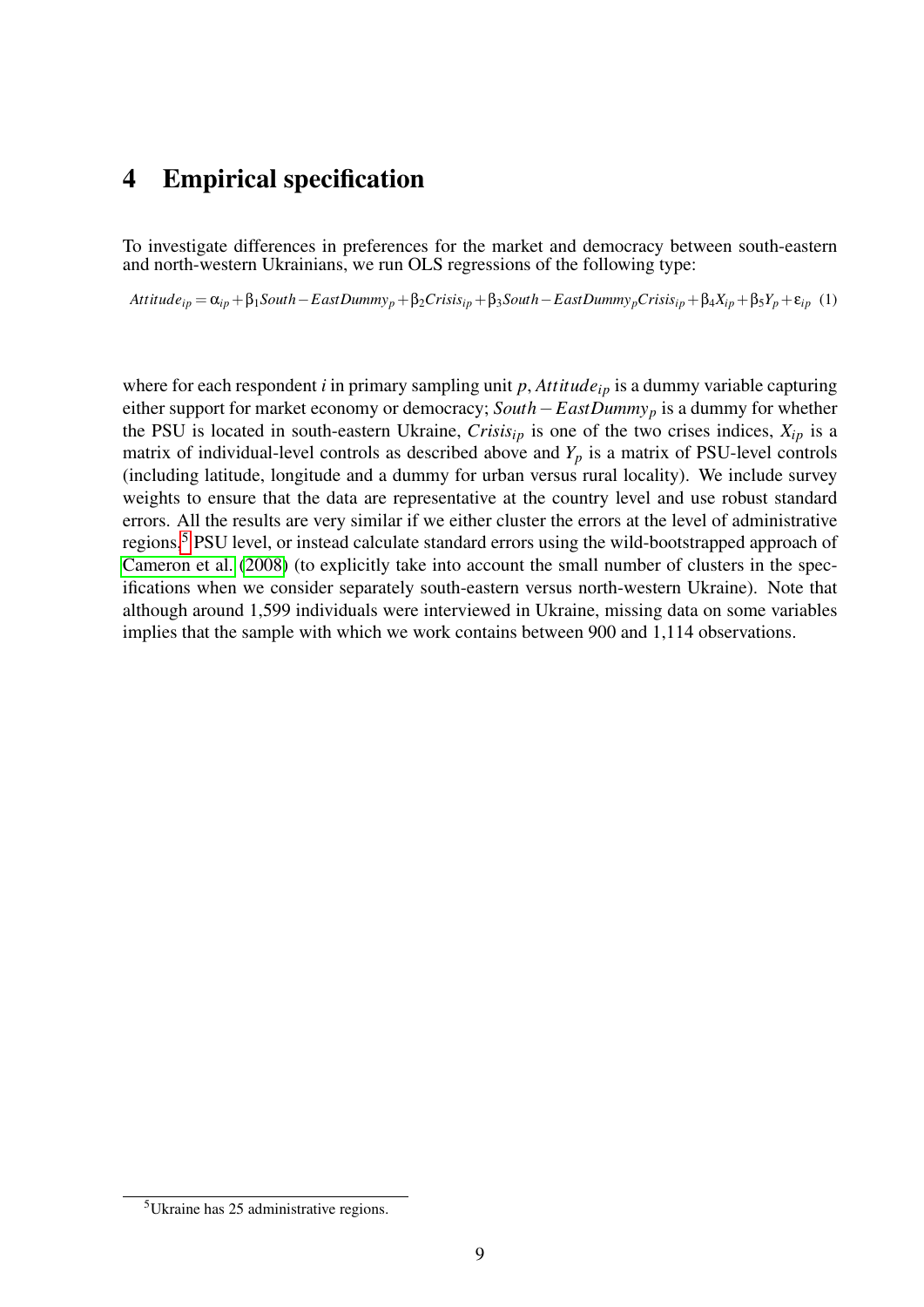## 5 Results

### 5.1 Main results

Table [1](#page-24-0) presents our results using support for market economy as the dependent variable. In column (1), we include the *South East* dummy, the *Objective crisis impact* index and their interaction (in addition to the individual and PSU controls described above). In column (2), we include our *Subjective crisis impact* index, again along with its interaction with the *South East* dummy. In both columns the results are similar. Focusing on the point estimates in column (1), the coefficient on *Objective crisis impact* implies that a one-standard deviation increase in this variable weakened a household's support for the market in north-western Ukraine by 9.4 per cent. This is a sizeable effect, as on average only around 36 per cent of Ukrainians are in favour of the market.<sup>[6](#page-10-0)</sup> In contrast, the impact of the crisis on market attitudes in south-eastern Ukraine (obtained by adding the coefficient on *Objective crisis impact* and *East*\**Objective crisis impact*) is nearly 0.

In columns (3) and (4), we rerun the specification in column (1) separately on south-eastern and north-western Ukraine, and obtain very similar results. Chart [4](#page-23-1) shows the same results graphi-cally.<sup>[7](#page-10-1)</sup> Among households unaffected by the financial crisis (located on the very left of the graph), clear differences in market preferences prevail among those based in the north west versus those in the south east. Yet, among households who were more negatively impacted by the crisis we observe a gradual blurring of the differences in preferences between both parts of the country. In fact, the preferences of those north-western Ukrainian households affected the most by the crisis are no longer statistically different from those of their south-eastern counterparts. Of course, this is also due to the fact that our estimates become less precise as the number of households severely hit by the crisis diminishes in our sample.

The signs of the additional controls are in the expected direction. Respondents who are unemployed are significantly less likely to support the market, as are those who are male and who have family members who were part of the former Communist Party. In contrast, higher education (particularly having a post-secondary or university degree), health and income are associated with stronger pro-market preferences.

In Table [2,](#page-25-0) we re-run the regressions in column (1) of Table [1](#page-24-0) but instead use more disaggregated crisis impact indices capturing whether the household had to reduce food consumption; the consumption of luxury goods or leisure activities; education; health services; or delay payments of utilities or loans. All of these sub-indices are recoded on a 0-1 scale for comparability. The table shows that north-western Ukrainians who had to reduce their spending on education or food or had to delay payments on utilities or loans are particularly disapproving of the market.

Next, Table [3](#page-26-0) investigates the determinants of preferences for democratic institutions. On average, respondents in the south east are between 35-40 per cent less likely to support democracy, as

<span id="page-10-0"></span> $6$ See Table [A1](#page-36-0) for means and standard deviations of all variables.

<span id="page-10-1"></span><sup>&</sup>lt;sup>7</sup>Charts [A2a](#page-35-0) and [A2b](#page-35-0) replicate Chart [4](#page-23-1) using a non-parametric approach.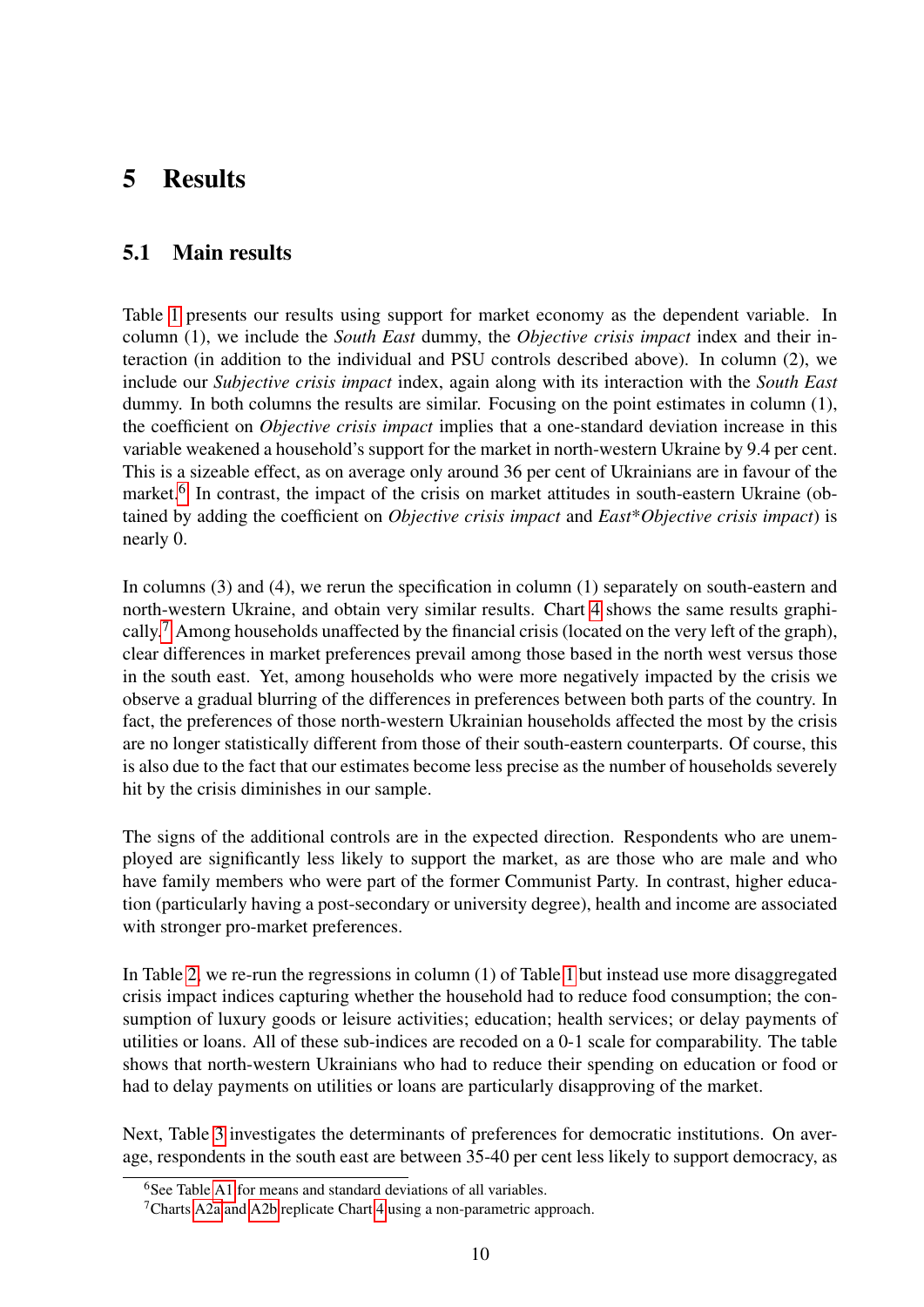compared with those in the north west. Column (1) demonstrates that south-eastern Ukrainians hit by the crisis are slightly more likely to support democracy than north-western Ukrainians, but the effect is smaller compared with the one in Table [1](#page-24-0) and only marginally significant.<sup>[8](#page-11-0)</sup> Like in Table [1,](#page-24-0) the crisis also eroded support for democracy in north-western Ukraine, though the latter impact is imprecisely estimated. We find a similar negative (and statistically significant) effect of the crisis on political preferences in north-western Ukraine in columns (3) and (4), which replicate the regressions in column (1) separately for north-western and south-eastern Ukraine, respectively. However, this result is not robust to using the subjective crisis impact variable in column (2). Overall, the evidence suggests that the crisis negatively affected preferences for democracy in north-western Ukraine, but that it cannot explain the equivalent drop in support for democracy in south-eastern Ukraine. At the same time, results are less clear-cut compared with those when support for the market is considered, so they should be interpreted with caution. In unreported specifications, we reran the regressions in Table [3](#page-26-0) for democratic preferences using interactions between the east dummy and disaggregated crisis sub-indices, without finding any significant effects.

The control variables in Table [3](#page-26-0) exhibit some interesting patterns. Respondents who are older,<sup>[9](#page-11-1)</sup> who set up a business at some point in their lives, and who have secondary education or higher are more likely to support democracy. To conserve space, we omit these additional controls from the tables to follow.

### 5.2 Robustness

#### 5.2.1 IV estimations

A potential concern is that our measure of household-level crisis impact may be correlated with unobservable household or locality characteristics, such as ability or culture. In addition, it is possible that anti-market individuals may be more likely to report that their families were hit harder by the crisis (which may partially explain the stronger coefficients obtained in Table [2\)](#page-25-0). To address such issues related to omitted variables, endogeneity and reverse causality, we adopt an IV approach where we instrument crisis exposure with the pre-crisis composition of bank branches in the household's PSU. We combine information on bank branch networks from the second EBRD Banking Environment and Performance Survey (BEPS II) with geographic coordinates of the PSUs and the individual branches. We match the households in each PSU with the branches located within a circle with a 10 km radius around the centre of the PSU. All our results hold when we match based on a 5 km radius or match using the names of the PSU and of the localities where the branches are based. Our preferred specification uses the 10 km cutoff as it maximises the number of observations in the regressions.

<span id="page-11-0"></span> $8A$  one-standard deviation increase in the objective crisis impact index leads to a 6.3 per cent decrease in democracy support, or around 15 per cent relative to the mean of the dependent variable.

<span id="page-11-1"></span> $^{9}$ The quadratic age effect suggests an inverted U-shape effect of age on preferences for democracy, with the peak occurring at 57 years.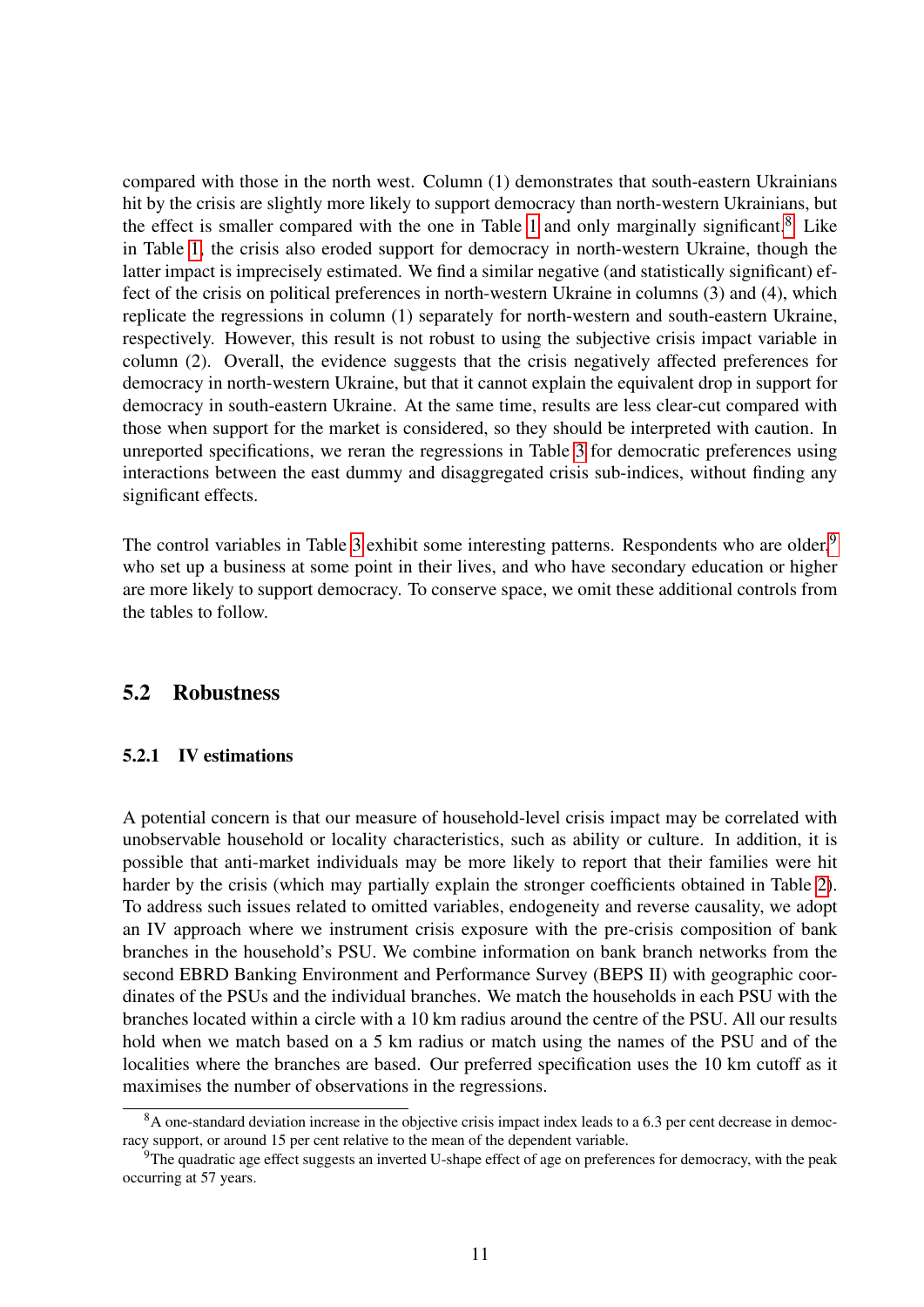In line with [Popov and Udell](#page-19-0) [\(2012\)](#page-19-0), we treat the global financial crisis as an exogenous shock that was first and foremost transmitted to Ukraine through the branch networks operated by foreign-owned banks. We therefore exploit local variation in the financial soundness of the foreign banks active in each PSU to create branch-weighted proxies of the intensity with which the global crisis affected specific localities within Ukraine.<sup>[10](#page-12-0)</sup> By focusing on the financial health of the foreign (rather than domestic) parent banks of the branches operating across Ukraine, our instrument is unlikely to be affected by PSU economic conditions.<sup>[11](#page-12-1)</sup>

We construct our instrument by using the branch-weighted ratio of gross loans to customer funding in 2006. This ratio was on average 178 in 2006, indicating that many banks in Ukraine operated on a small depositor base and had become highly dependent on wholesale funding by the time the crisis unraveled. We hypothesise that branches of banks that were more dependent on wholesale funding at the outbreak of the crisis, had to reduce lending the most.<sup>[12](#page-12-2)</sup> This implies that households located in PSUs populated by such branches were more likely to end up credit constrained and, as a result, to be negatively affected by the crisis. Moreover, we expect that in PSUs which have many branches of wholesale-dependent foreign banks more foreign-currencydenominated consumer and mortgage lending took place before the onset of the crisis. The unexpected devaluation of the Ukrainian hryvnia in October 2008 will therefore have affected households in these PSUs more severely as they must have experienced a sharp and sudden increase in the real value of their outstanding debt.

Table [4](#page-27-0) presents our IV results. To keep the specifications simple, we only show results where we split the sample into north west and south east. For comparability, columns (1) and (4) replicate the OLS results from Table [1](#page-24-0) (for north-western and south-eastern Ukraine, respectively) on the sample of PSUs which have at least one foreign-bank branch. Columns (2) and (5) presents results with the wholesale funding instrument. In line with our priors, the first-stage estimates indicate that households surrounded by foreign banks that operated with a high loan-to-deposit ratio, were affected more by the crisis and had to adjust their consumption patterns the most.

The second-stage results confirm that while the crisis had a strong and negative impact on preferences for a market-based economic system in the north west, such an impact was absent in the south-eastern part of Ukraine. In fact, the IV estimates in column (2) are several times stronger (in absolute value) compared with those in column (1), suggesting that omitted variables bias the OLS results downwards. For instance, ability is likely to be positively correlated with market preferences and negatively correlated with crisis exposure. Failing to account for this variable in the OLS specifications (which use the less precise self-reported crisis impact index) will lead to attenuation bias.

<span id="page-12-1"></span><span id="page-12-0"></span><sup>10</sup>We exclude 20 PSUs without any foreign bank branches.

 $11$  Given the large size of the multinational banks that operate in Ukraine, our instrument is also arguably exogenous to the economic situation in Ukraine as a whole.

<span id="page-12-2"></span><sup>&</sup>lt;sup>12</sup>See [De Haas and Van Lelyveld](#page-18-10) [\(2014\)](#page-18-10) for a discussion.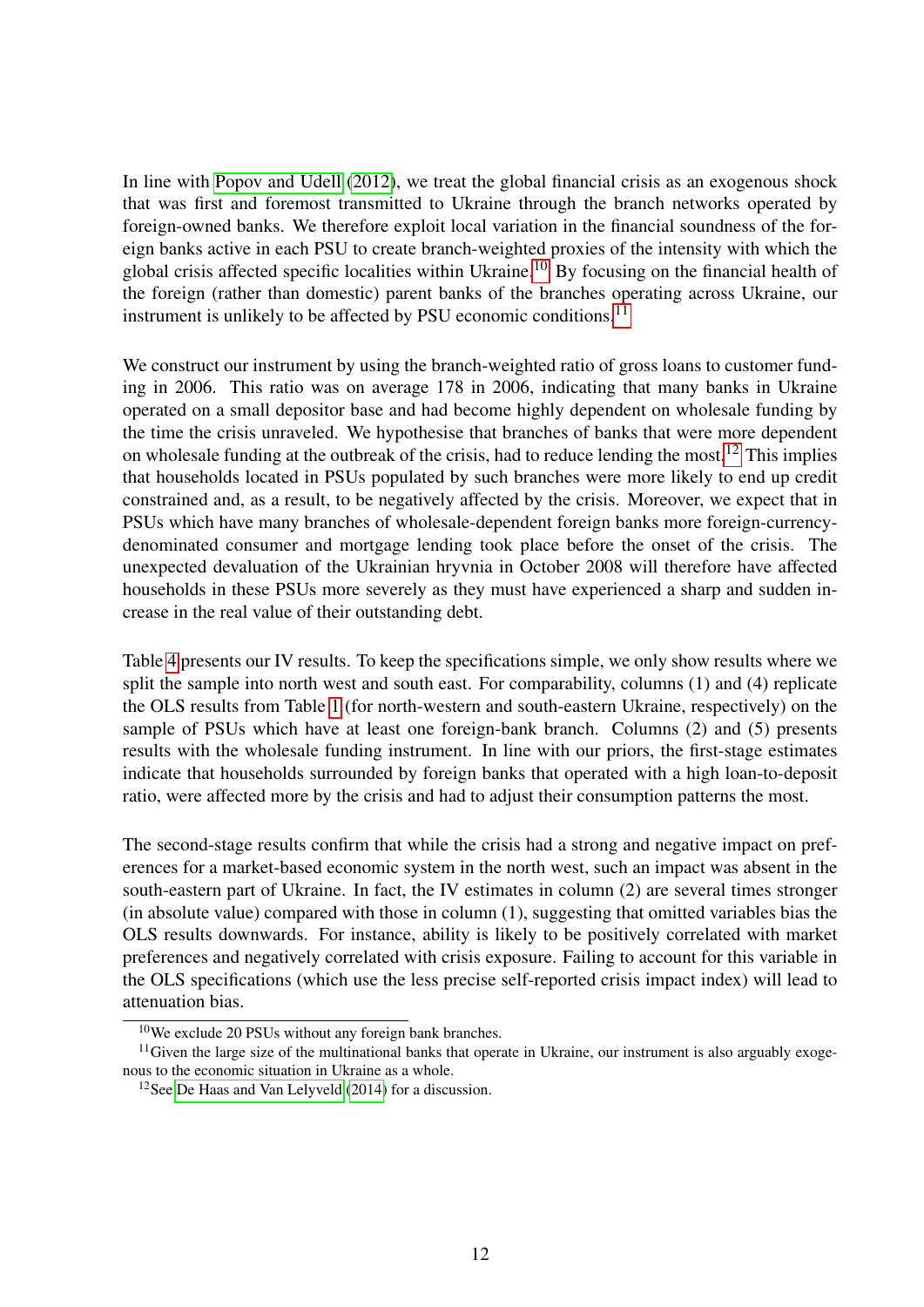#### 5.2.2 Validity of the IV approach

The adopted IV strategy would be valid provided that three conditions are satisfied: (1) the firststage relationship must be strong; (2) the instrument should not affect preferences for the market directly; and (3) the instrument should not be correlated with the error term in the second-stage regression. We examine the validity of each of these assumptions below.

First, our regressions indicate that the instrument indeed explains a significant portion of the variation in household crisis exposure, with F-statistics comfortably above 10. Second, an important identifying assumption underlying our instrumentation strategy is that the financial health of these mainly Western European parent banks only affected market preferences of Ukrainian households through the impact on local lending conditions. This seems a reasonable assumption as the lending activities of the local branch networks are the only direct link between Western parent banks and local households. There is no cross-border lending from parent banks to local households and small firms.

Third, concerns about omitted unobservable characteristics are less salient as our estimates include a wide range of individual and PSU controls. One may nevertheless worry that foreign banks with weaker balance sheets – those with a high pre-crisis level of wholesale funding – sorted into economically weaker PSUs that were more exposed to the crisis. Similarly, foreign banks may have positioned themselves in areas with higher export intensity, and the economic shock which our instrument is designed to capture may be determined by exposure to foreign markets. To partially address this, in columns (3) and (6) of Table [4](#page-27-0) we exclude all branches opened in 2005 and later. This changes our results very little. If anything, our first-stage relationships are even stronger. This shows that our results are robust to the exclusion of these recent – and potentially endogenously sorted – branches.

What is more, endogenous sorting by banks is unlikely for an additional reason: foreign bank entry almost exclusively occurred through the take-over of large pre-existing branch networks of state banks. Strategic investors only entered Ukraine's banking system relatively late, in a privatisation wave that occurred during 2005-06 [\(Ahunov et al., 2013\)](#page-18-11). This sudden and rapid foreign bank entry followed the removal of Ukraine from the money-laundering black list of the Financial Action Task Force in February 2004 [\(Dushkevych and Zelenyuk, 2007\)](#page-18-12). Because the take-over wave happened just before the onset of the global financial crisis, the new foreign bank owners had little time to modify their recently acquired branch networks by closing or opening branches.

#### 5.2.3 Additional robustness checks

We further probe the robustness of our results in Table [5.](#page-28-0) To rule out that findings are driven by geographic sorting of respondents, in column (1) we control for the total regional emigration rate, while in column (2) we control for the regional share of emigrants who went to Russia, the EU-27 countries, and the rest of the world (all measures are from [Commander et al.](#page-18-13) [\(2013\)](#page-18-13) who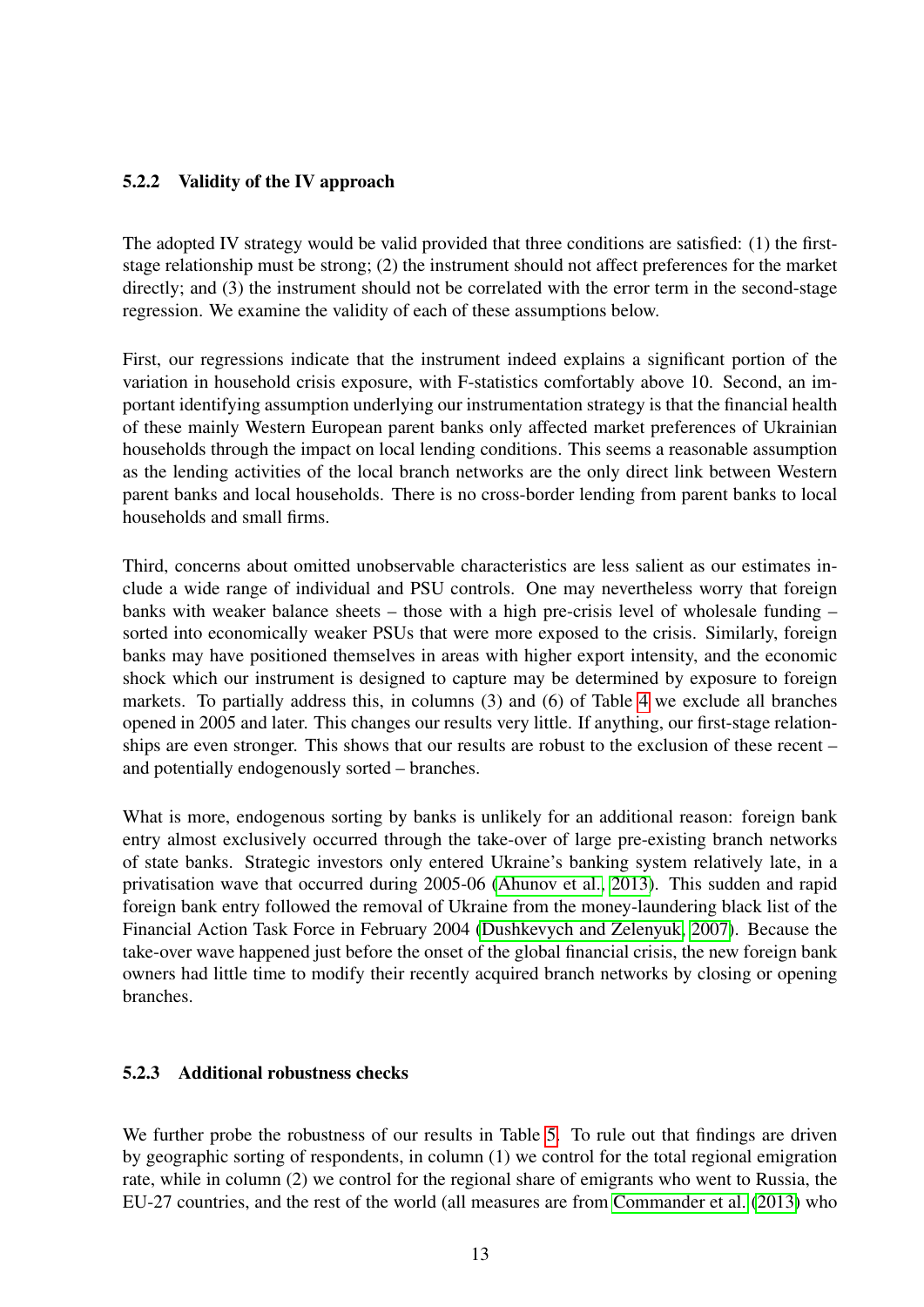collected them via a survey conducted in the second half of 2011). In both cases our results are very similar to those in Table [1,](#page-24-0) while the coefficients on the additional variables are insignificant, indicating that our findings are not driven by crisis-related regional population shifts. In column (3), we include a proxy for individual wealth (calculated as the sum of all assets owned by the respondent's household) which again makes little difference to the results. In column (4), we use a different dependent variable to proxy for pro-market preferences: the extent to which the respondent favours private ownership, on a 1-10 scale. The results parallel those in Table [1](#page-24-0) which is reassuring. In unreported specifications, we also excluded Kiev from the regressions, and clustered the standard errors at the regional and PSU levels, which left the results unchanged.

#### 5.2.4 Looking beyond preferences for market and democracy

Are south-eastern and north-western Ukrainians different when it comes to other cultural attitudes? In unreported results, we reran our baseline specification using a variety of additional dependent variables (based on questions from LiTS II), such as trust in others, preferences for redistribution and risk, views about state paternalism, civic activity and social capital, and beliefs about the importance of effort versus luck for advancing in life. Perhaps surprisingly, in the majority of cases we do not find that the south east/north west divide or the crisis have strong explanatory power, suggesting that opinions about market and democracy may be particularly salient.

At the same time, we find some interesting patterns when we look at attitudes towards competition, preferences for equality, and opinions about whether economic growth is more important than political liberties. In the first column of Table [6,](#page-29-0) we replicate our baseline results using a variable capturing whether the respondent believes that competition is good and stimulates people to work hard and develop new ideas, as opposed to competition being bad and bringing out the worst in people (coded on a 1-10 scale, where 1 is complete support for competition). While the South-East dummy is not significant, we find that households affected by the crisis in north-western Ukraine are less likely to favour competition, which is consistent with our earlier findings on preferences for market economy. Interestingly, an opposite pattern emerges in the second column, which shows that crisis-hit north-western Ukrainian households are *less* likely to be in favour of income equality (the dependent variable is again coded on a 1-10 scale, with 1 signifying complete support for equality). Finally, the third column of Table [6](#page-29-0) replicates our baseline results using as a dependent variable a dummy for whether the respondent believes that economic growth is more important than political liberties. South-eastern Ukrainians are around 36 per cent more likely to believe that political liberties are more important, though there is some evidence that households affected by the financial crisis are more likely to be in favour of economic growth.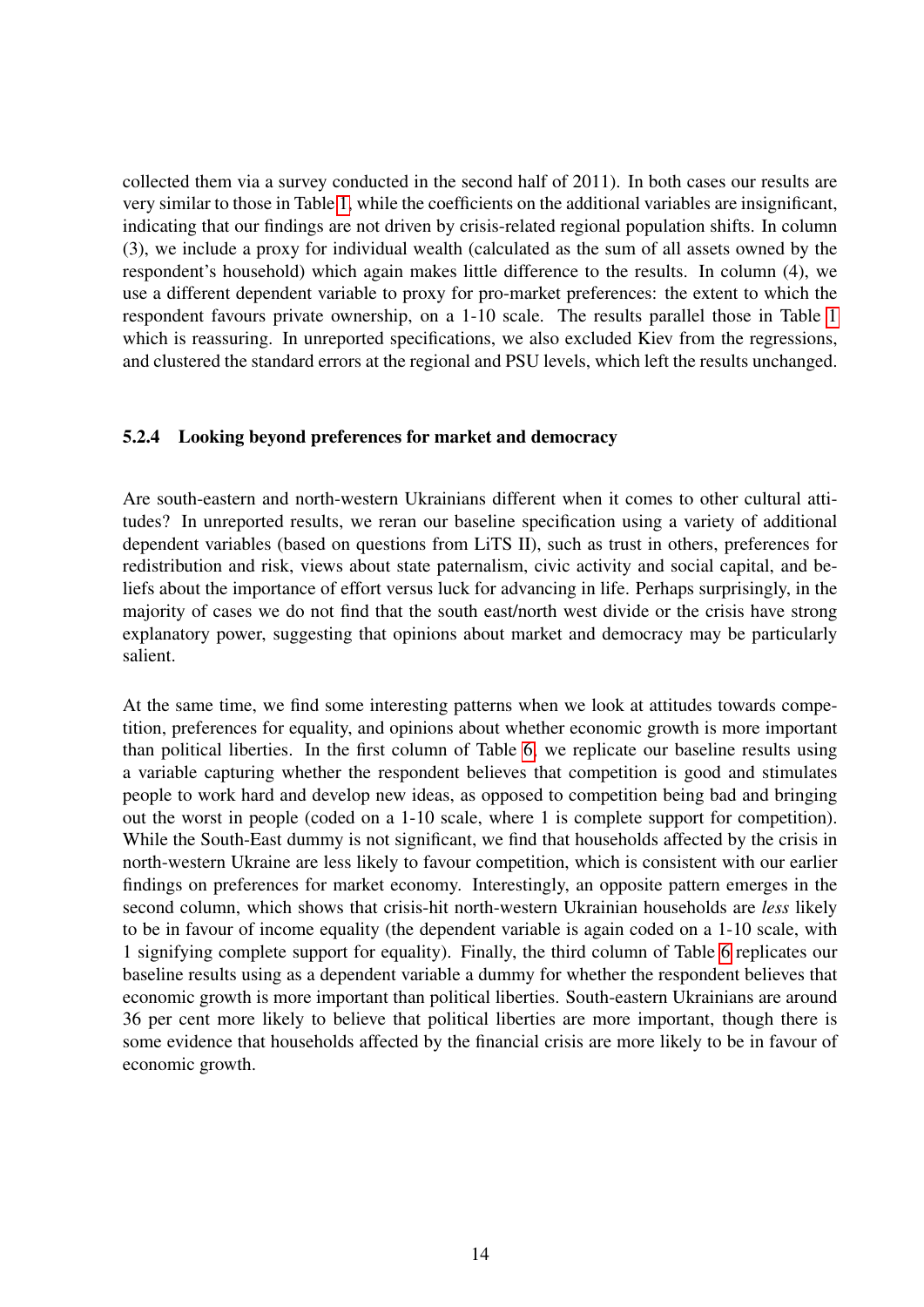## 5.3 Suggestive mechanisms

#### 5.3.1 Early transition paths

Is our dummy for south-eastern Ukraine simply a proxy for post-transition economic differences between the two parts of the country? We test this in Table [7,](#page-30-0) in which we control for the PSUlevel decline in economic activity between 1992 and 2006 using light intensity data from the National Oceanic and Atmospheric Administration (NOAA).[13](#page-15-0) Localities which experienced a more adverse transition shock were *more* likely to favour democracy, perhaps because democratic institutions (such as those in western Europe) may have been implicitly associated with a stronger safety net. However, respondents in places which experienced a deep and pro-longed economic contraction are no less likely to support the market. While the coefficients on our main variables of interest remain broadly unchanged, we find that the negative link between the East dummy and preferences for democracy (but not the market) seems to be driven by households in localities in which economic activity decreased more during the transition shock of the early 1990s.<sup>[14](#page-15-1)</sup>

These results support the conjecture that the large attitudinal differences between the south east and north west in terms of democratic support in part reflect deeper cultural differences. Indeed, re-running our baseline specification for support for democracy only (in unreported results) with the 2006 wave of the LiTS (using the South-East dummy only) produces coefficients on the South-East dummy which are not statistically different from those obtained using the 2010 data.

#### 5.3.2 Russian language and media

Are our results driven simply by the fact that Ukraine's Russian-speaking population is less favourable towards the market and democracy due to ties with Russia? In Table [8,](#page-31-0) we investigate whether our South-East dummy is a proxy for language differences between Russian-speaking south-eastern Ukraine and north-western Ukraine. In columns (2) and (4), we control for whether the respondent is a Russian speaker. Our main results (for market economy) remain unchanged, suggesting that mere language differences (and the associated cultural differences for which they proxy) cannot explain our earlier findings. This implies that the cultural cleavages between southeastern and north-western Ukraine run deeper than simple differences in the dominant language in each region.[15](#page-15-2)

However, we also find that Russian speakers and those living in Russian-dominated localities are less likely to be in favour of democratic institutions. In addition, the inclusion of a Russianspeaker dummy weakens the coefficient on the South-East dummy (for the regressions assessing

<span id="page-15-0"></span><sup>&</sup>lt;sup>13</sup>See [Henderson et al.](#page-19-13) [\(2012\)](#page-19-13) for a discussion of the use of light intensity data as a proxy for economic development.

<span id="page-15-2"></span><span id="page-15-1"></span><sup>&</sup>lt;sup>14</sup>This also holds when we measure the decline in light intensity as a percentage relative to the 1992 level.

<sup>&</sup>lt;sup>15</sup>We obtain similar results when we use the overall share of Russian speakers in a locality, dummies for a share above 20 per cent or 50 per cent, or the number of years a particular locality was under Russian jurisdiction or part of the Soviet Union (unreported).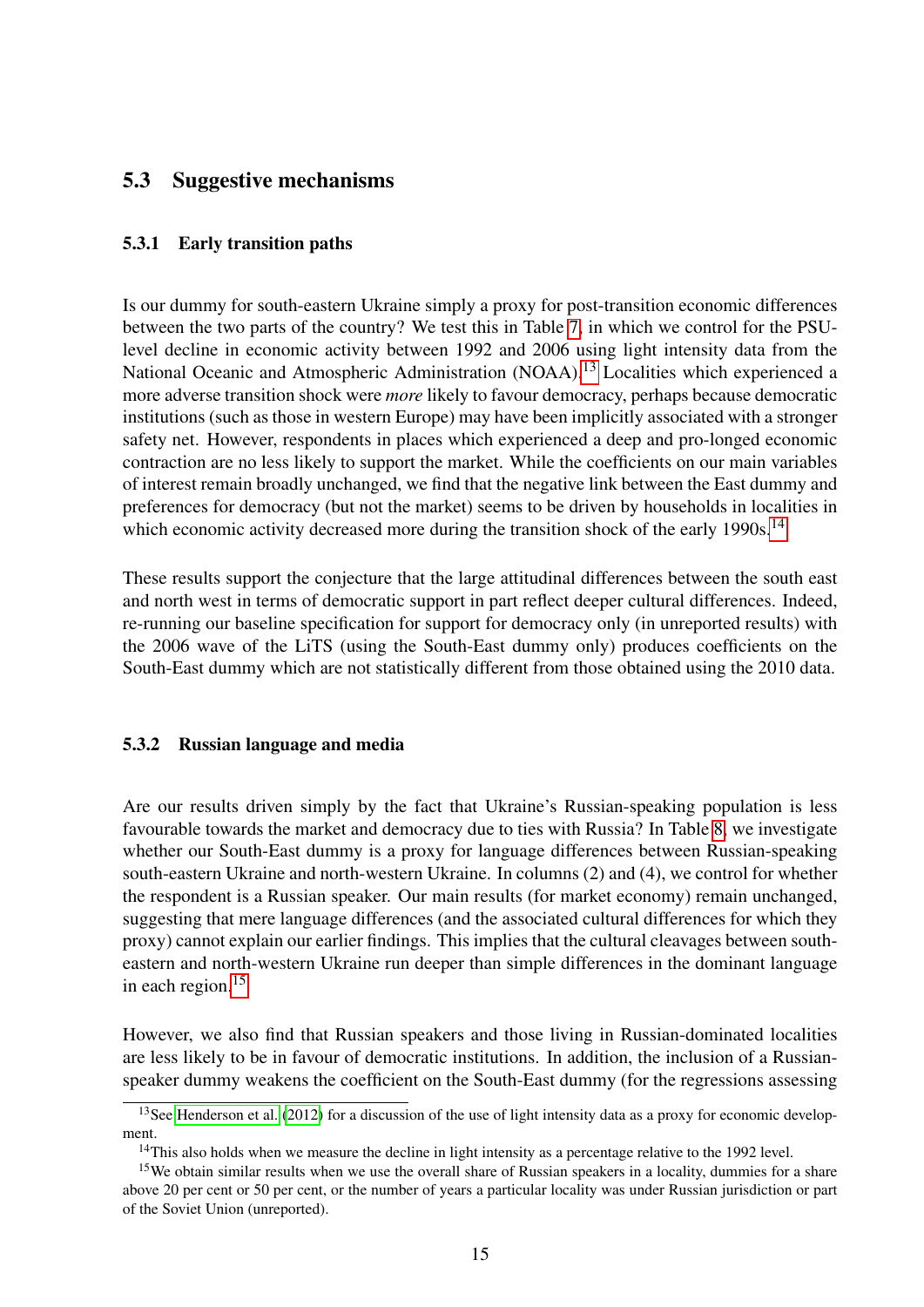the drivers of preferences for democracy). This suggests that preferences for democracy (but not the market) in south-eastern Ukraine are partially explained by the specific preferences of Russian-speaking households (and households living in Russian-speaking communities).

In Table [9](#page-32-0) we study to what extent our results are driven by the prevalence of Russian-language media, rather than the Russian speaking population. We exploit 2010 TV broadcasting data from the Ukrainian State Statistical Committee [\(Statistical Bulletin\)](#page-19-14). This allows us to include controls for the share of Russian-language TV broadcasting relative to all regional TV broadcasting. Although the regional Russian-language broadcasting is positively related to the share of Russian speakers in the respective region (correlation coefficient of 0.41), the correlation is not perfect. In fact, some of the oblast with most Russian speakers, such as Donetsk and Luhansk, do not broadcast any regional TV in Russian.<sup>[16](#page-16-0)</sup> Respondents living in regions with more prevalent Russian-language media are less likely to support democracy, but not any different when it comes to preferences for the market. At the same time, the coefficients on the East dummy, the crisis variable and their interaction, remain unchanged.<sup>[17](#page-16-1)</sup>

#### 5.3.3 A comparison between Ukraine and Germany

To what extent are our results for Ukraine applicable to other countries with strong regional divisions? One way to test this is to rerun our regressions using data from East and West Germany,  $18$ which we do in Table [10](#page-33-0) (Germany was included in the 2010 round of the LiTS as a comparator country). Of course, one caveat to interpreting the results is that the historical processes which led to a divided Germany were very different from those in Ukraine. Indeed, Table [10](#page-33-0) reveals a very different pattern: Germans living in the region of the former GDR are around 12.5 per cent less likely to support the market, though this result is borderline significant (columns 1 and 2).<sup>[19](#page-16-3)</sup> Unlike in Ukraine, democratic preferences do not seem to differ between former East and West Germany. Moreover, political and economic attitudes in Germany were not affected by the recent financial crisis.

<span id="page-16-1"></span><span id="page-16-0"></span><sup>&</sup>lt;sup>16</sup>These data do not capture viewership of TV channels directly broadcast from Russia.

 $17$ These results also hold when we measure Russian-language broadcasting as average daily hours of Russianlanguage TV broadcasting of regional channels.

<span id="page-16-3"></span><span id="page-16-2"></span><sup>&</sup>lt;sup>18</sup>Former Germany Democratic Republic (GDR) and Federal Republic of Germany (FRG).

<sup>&</sup>lt;sup>19</sup>Splitting the sample into former East and West Germany reveals that those living in both regions who were hit harder by the crisis were equally disappointed with the market.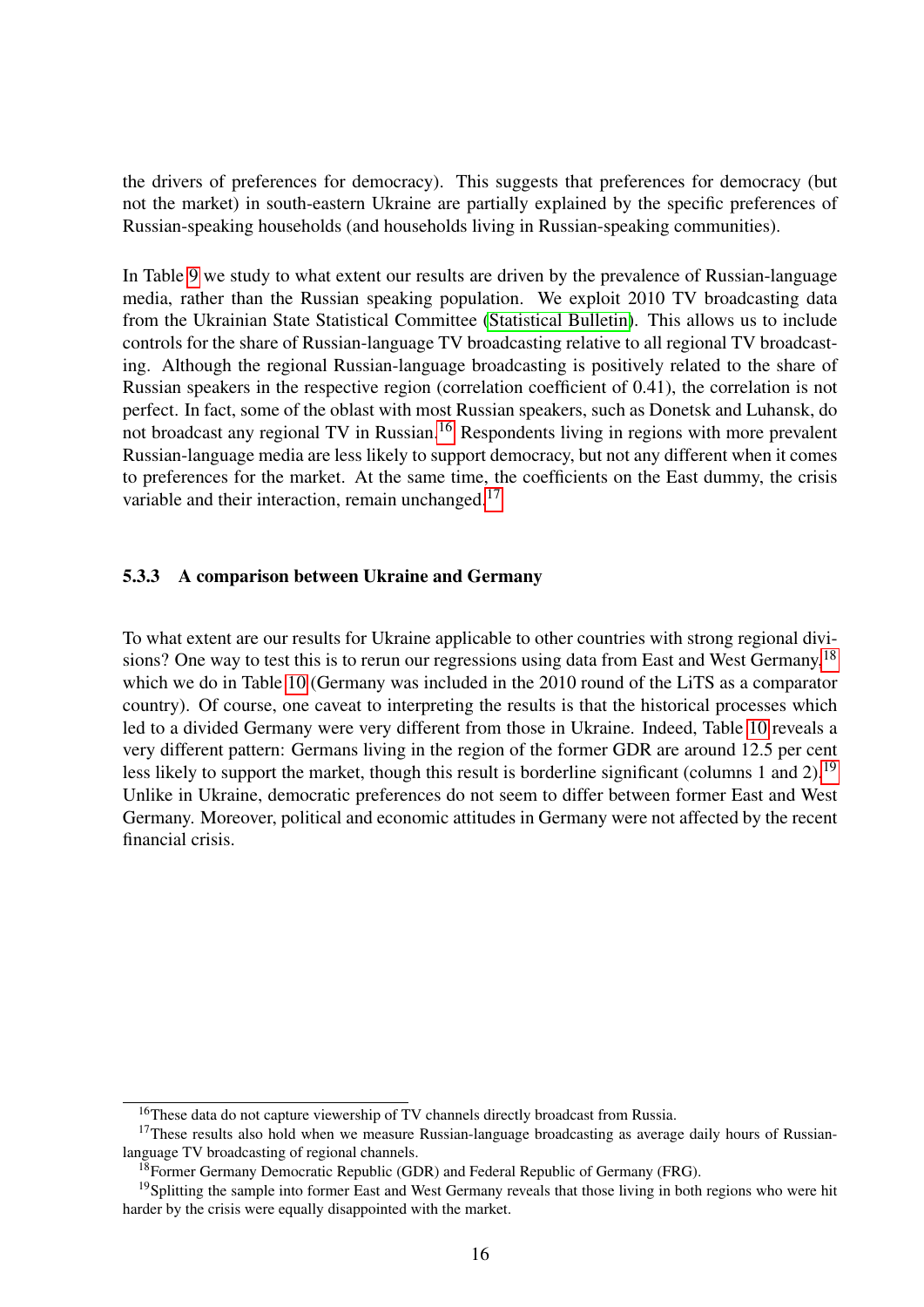## 6 Conclusion

We exploit the 2010 round of the Life in Transition Survey to show that south-eastern Ukrainians are significantly less likely to support a market-based economic system and democratic institutions than their counterparts in north-western Ukraine. Importantly, these preferences are not immune to external influences. We document that north-western households who were hit harder by the Great Recession are much more disenchanted with the market and became more like their south-eastern peers in terms of their (lack of) market support. We find a similar, albeit less robust, effect when it comes to democratic preferences.

Our results imply that deep-rooted factors and more short-lived macroeconomic shocks can interact to determine pro-market preferences, and that the effects of financial crises on attitudes may be heterogeneous geographically. As a result, short-term economic volatility caused by financial globalisation may quickly undermine public support for market institutions. If persistent, such changing preferences could even lead to reform reversals by driving countries towards less liberal economic systems.

More suggestively, our results can also be viewed through the lens of the literature that studies the emergence of civil conflict and violence. One group of scholars argues that economic grievances (such as those arising from poverty or economic inequality) may be responsible for the emergence of war (Brückner and Ciccone, 2010; [Collier and Hoeffler, 2004\)](#page-18-15). Others stress that deep-rooted cultural differences are typically at the heart of conflict [\(Huntington, 1993;](#page-19-15) [Montalvo and Reynal-](#page-19-16)[Querol, 2005\)](#page-19-16). For the case of Ukraine, both mechanisms may be at work, as social cleavages appear to be driven by deep-rooted factors as well as by transient shocks such as the global financial crisis.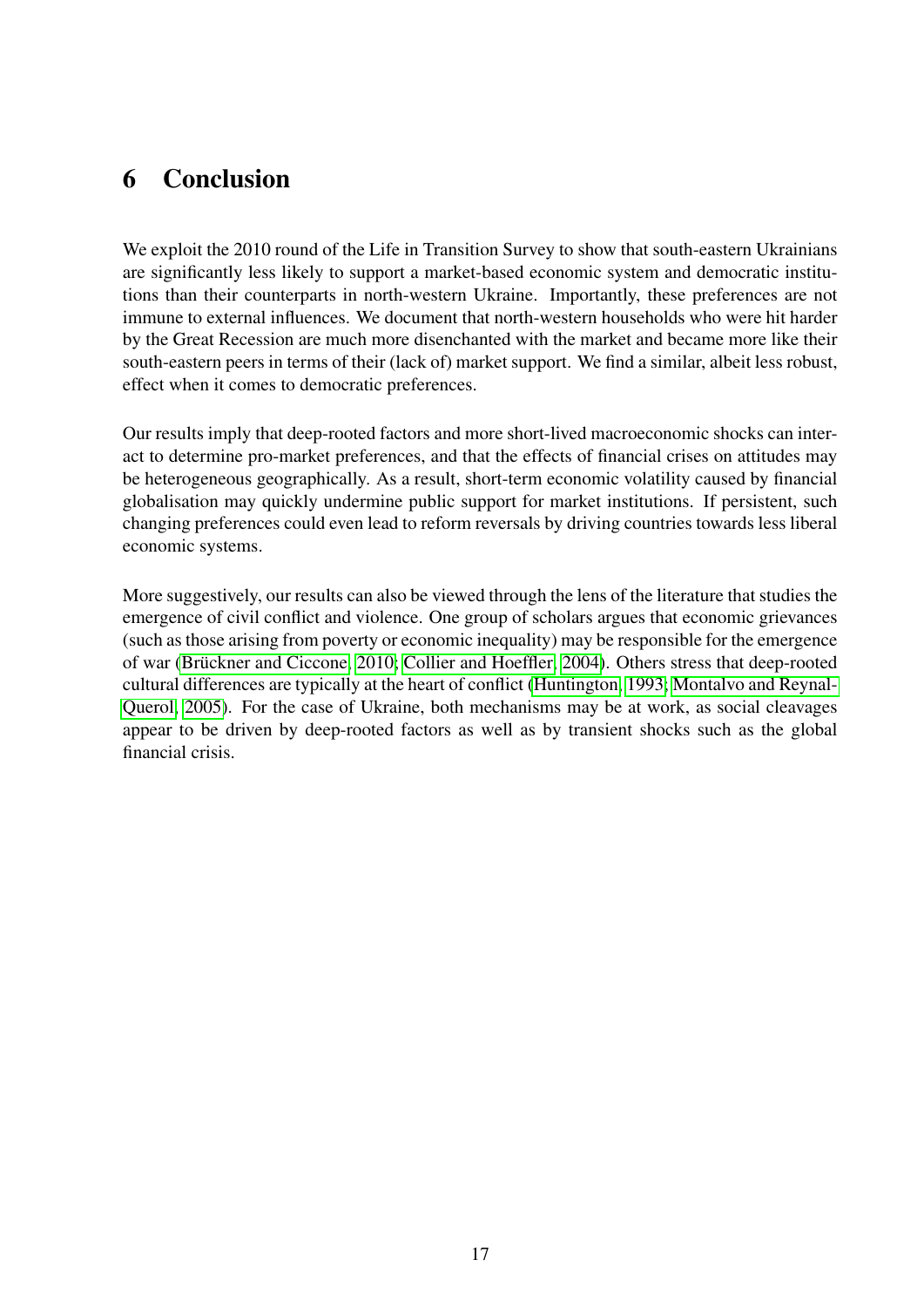## References

- <span id="page-18-11"></span>M. Ahunov, L. Van Hove, and M. Jegers (2013), "Selection and hidden bias in cross-border bank acquisitions: Ukraine's takeover wave", *EBRD working paper*.
- <span id="page-18-8"></span>A. Alesina and N. Fuchs-Schündeln (2007), "Good-bye Lenin (or not?): The effect of communism on people's preferences", *American Economic Review*, *97*(4), 1507–1528.
- <span id="page-18-2"></span>A. Alesina, P. Giuliano, and N. Nunn (2013), "On the origins of gender roles: Women and the plough", *Quarterly Journal of Economics*, *128*(2), 469–530.
- <span id="page-18-0"></span>Y. Algan and P. Cahuc (2010), "Inherited trust and growth", *American Economic Review*, *5*, 2060–2092.
- <span id="page-18-4"></span>M. Ananyev and S. Guriev (2013), "Effect of income on trust: Evidence from 2009 crisis in Russia", *Working paper*.
- <span id="page-18-3"></span>S. O. Becker, K. Boeckh, C. Hainz, and L. Woessmann (2014), "The empire is dead, long live the empire! Long-run persistence of trust and corruption in the bureaucracy", *The Economic Journal*.
- <span id="page-18-1"></span>A. Bisin and T. Verdier (2001), "The economics of cultural transmission and the dynamics of preferences", *Journal of Economic Theory*, *97*(2), 298–319.
- <span id="page-18-14"></span>M. Brückner and A. Ciccone (2010), "International commodity prices, growth and the outbreak of civil war in Sub-Saharan Africa", *The Economic Journal*, *120*(544), 519–534.
- <span id="page-18-9"></span>A. C. Cameron, J. B. Gelbach, and D. L. Miller (2008), "Bootstrap-based improvements for inference with clustered errors", *Review of Economics and Statistics*, *90*(3), 414–427.
- <span id="page-18-15"></span>P. Collier and A. Hoeffler (2004), "Greed and grievance in civil war", *Oxford Economic Papers*, *56*(4), 563–595.
- <span id="page-18-13"></span>S. J. Commander, O. Nikolaychuk, and D. Vikhrov (2013), "Migration from Ukraine: Brawn or brain? New survey evidence", *IZA Discussion Paper*.
- <span id="page-18-10"></span>R. De Haas and I. Van Lelyveld (2014), "Multinational banks and the global financial crisis: Weathering the perfect storm?", *Journal of Money, Credit and Banking*, *46*(1), 333–364.
- <span id="page-18-5"></span>R. Di Tella, S. Galiant, and E. Schargrodsky (2007), "The formation of beliefs: Evidence from the allocation of land titles to squatters", *Quarterly Journal of Economics*, *122*(1), 209–241.
- <span id="page-18-12"></span>N. Dushkevych and V. Zelenyuk (2007), "Ukrainian banking sector: Evolution and current stage", *Ukrainian Observer*, *225*, 951.
- <span id="page-18-6"></span>R. Fisman, P. Jakiela, and S. Kariv (2013), "How did the Great Recession impact social preferences?", *Unpublished Manuscript*.
- <span id="page-18-7"></span>P. Giuliano and A. Spilimbergo (2014), "Growing up in a recession", *Review of Economic Studies*, *81*(2), 787–817.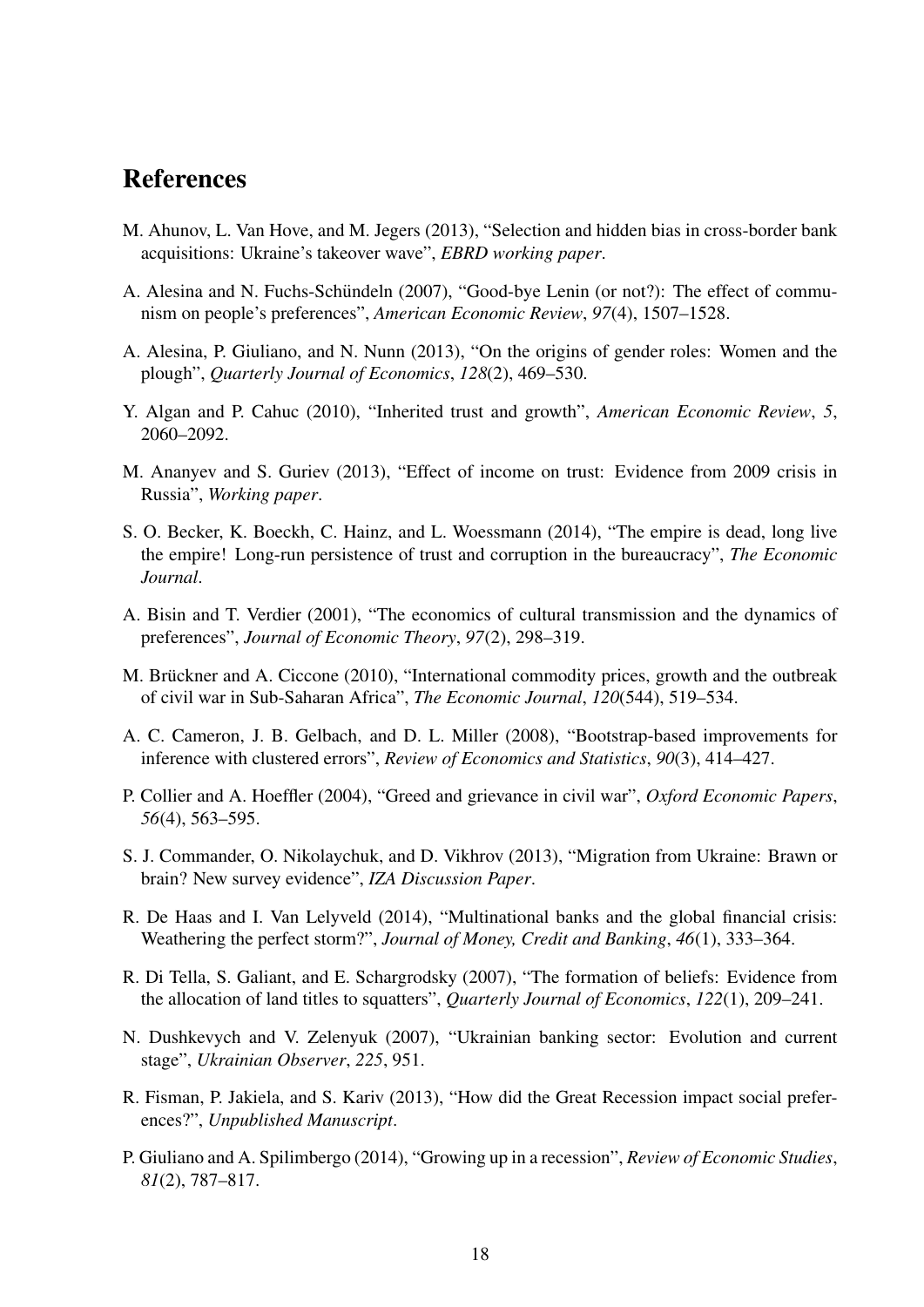- <span id="page-19-1"></span>Y. Gorodnichenko and G. Roland (2011), "Individualism, innovation, and long-run growth", *Proceedings of the National Academy of Sciences*, *108*(Supplement 4), 21316–21319.
- <span id="page-19-3"></span>I. Grosfeld, A. Rodnyansky, and E. Zhuravskaya (2013), "Persistent anti-market culture: a legacy of the Pale of Settlement after the Holocaust", *American Economic Journal: Economic Policy*, *5*(3).
- <span id="page-19-5"></span>P. Grosjean, F. Ricka, and C. Senik (2013), "Learning, political attitudes and crises: Lessons from transition countries", *Journal of Comparative Economics*, *41*(2), 490–505.
- <span id="page-19-2"></span>L. Guiso, P. Sapienza, and L. Zingales (2006), "Does culture affect economic outcomes?", *Journal of Economic Perspectives*, *20*(2), 23–48.
- <span id="page-19-13"></span>J. V. Henderson, A. Storeygard, and D. N. Weil (2012), "Measuring economic growth from outer space", *The American Economic Review*, *102*(2), 994–1028.
- <span id="page-19-15"></span>S. P. Huntington (1993), "The clash of civilizations?", *Foreign Affairs*, 22–49.
- <span id="page-19-6"></span>I. Kuziemko, M. I. Norton, E. Saez, and S. Stantcheva (2013), "How elastic are preferences for redistribution? Evidence from randomized survey experiments", *NBER working paper*, (18865).
- <span id="page-19-12"></span>J. Langbein (2014), "European Union governance towards the eastern neighbourhood: Transcending or redrawing Europe's east–west divide?", *JCMS: Journal of Common Market Studies*, *52*(1), 157–174.
- <span id="page-19-8"></span>Y. Margalit (2013), "Explaining social policy preferences: Evidence from the Great Recession", *American Political Science Review*, *107*(01), 80–103.
- <span id="page-19-9"></span>A. Mian, A. Sufi, and F. Trebbi (2014), "Resolving debt overhang: Political constraints in the aftermath of financial crises", *American Economic Journal: Macroeconomics*, *6*(6), 1–28.
- <span id="page-19-16"></span>J. G. Montalvo and M. Reynal-Querol (2005), "Ethnic polarization, potential conflict, and civil wars", *American Economic Review*, 796–816.
- <span id="page-19-11"></span>E. Nikolova and D. Simroth (2015), "Religious diversity and entrepreneurship in transition: Lessons for policymakers", *IZA Journal of European Labor Studies*, *4*(1), 1–21.
- <span id="page-19-4"></span>N. Nunn and L. Wantchekon (2011), "The slave trade and the origins of mistrust in Africa", *American Economic Review*, *101*(7), 3221–3252.
- <span id="page-19-10"></span>R. Pande and C. Udry (2005), "Institutions and development: A view from below", in *The Proceedings of the 9th World Congress of the Econometric Society, Cambridge University Press*.
- <span id="page-19-0"></span>A. Popov and G. F. Udell (2012), "Cross-border banking, credit access, and the financial crisis", *Journal of International Economics*, *87*(1), 147–161.
- <span id="page-19-7"></span>R. D. Putnam, R. Leonardi, and R. Y. Nanetti (1994), *Making Democracy Work: Civic Traditions in Modern Italy*, Princeton University Press.
- <span id="page-19-14"></span>Statistical Bulletin (2010), "Media and publishing in Ukraine in 2010", State Statistics Committee of Ukraine.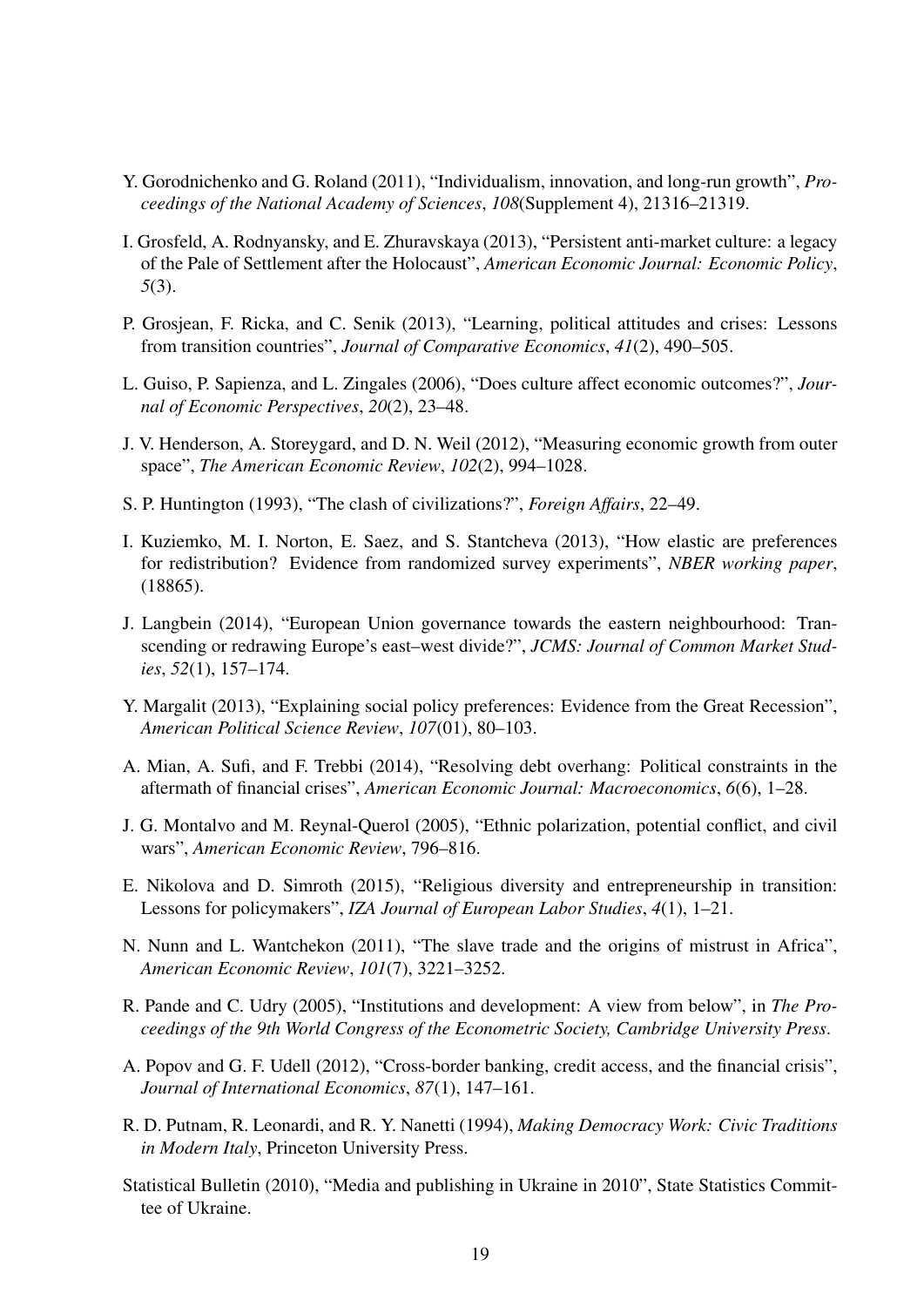- <span id="page-20-0"></span>G. Tabellini (2010), "Culture and institutions: Economic development in the regions of Europe", *Journal of the European Economic Association*, *8*(4), 677–716.
- <span id="page-20-1"></span>N. Voigtländer and H.-J. Voth (2012), "Persecution perpetuated: the medieval origins of antisemitic violence in Nazi Germany", *Quarterly Journal of Economics*, *127*(3), 1339–1392.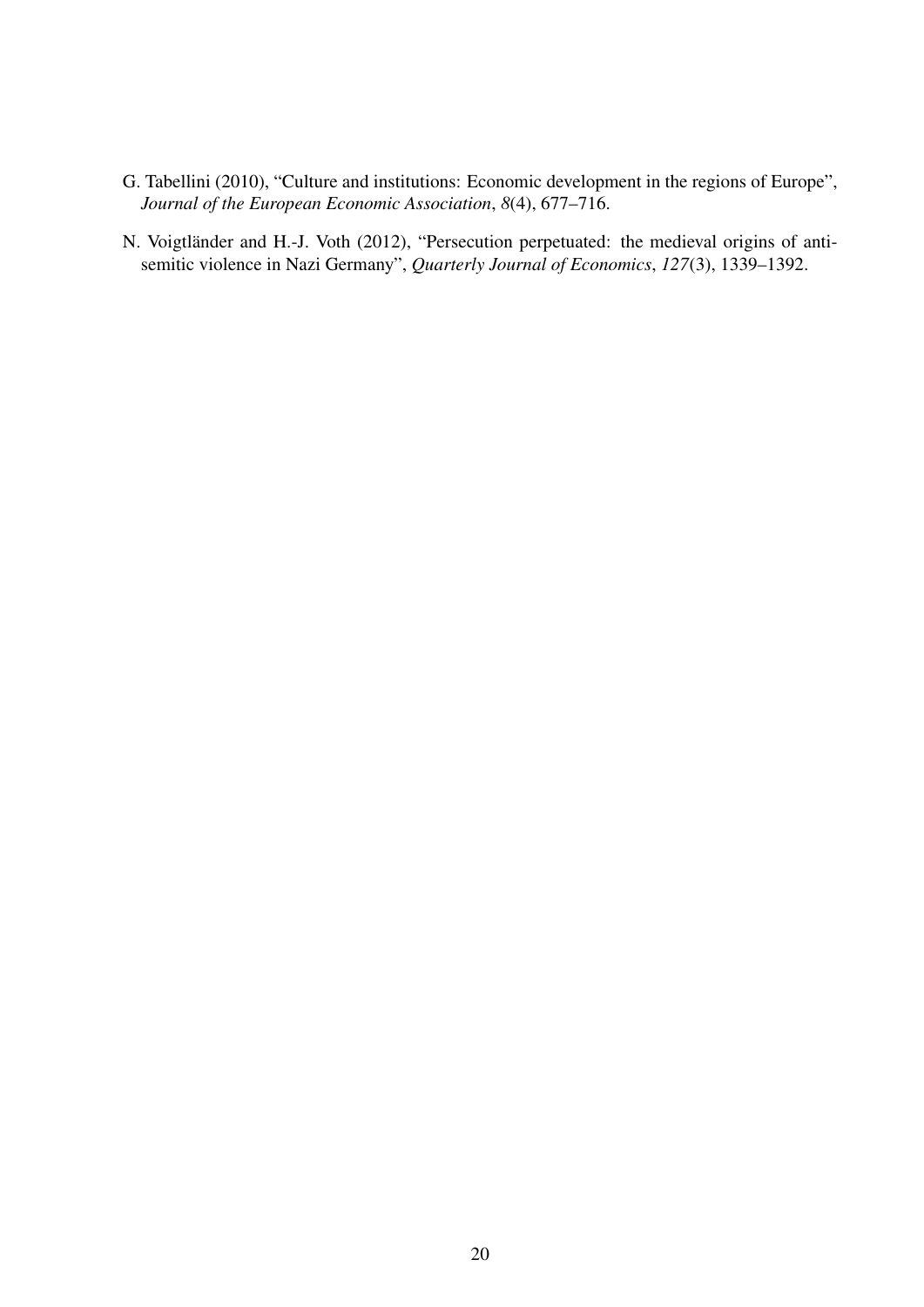<span id="page-21-0"></span>



Source: LiTS 2006 and 2010.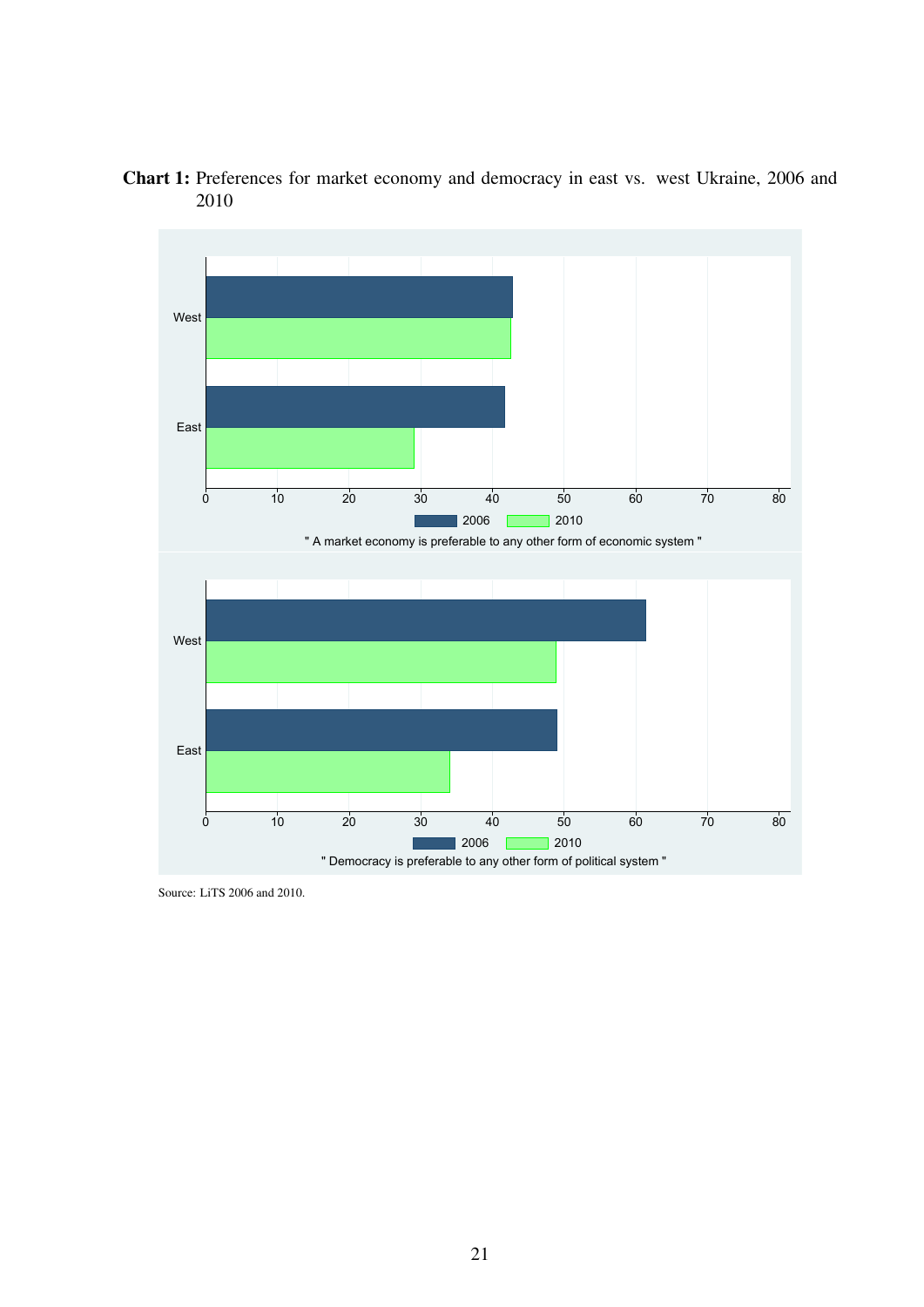<span id="page-22-0"></span>

Chart 2: Support for market economy across countries

Source: LiTS 2010. Notes: Green bars: east and west Ukraine.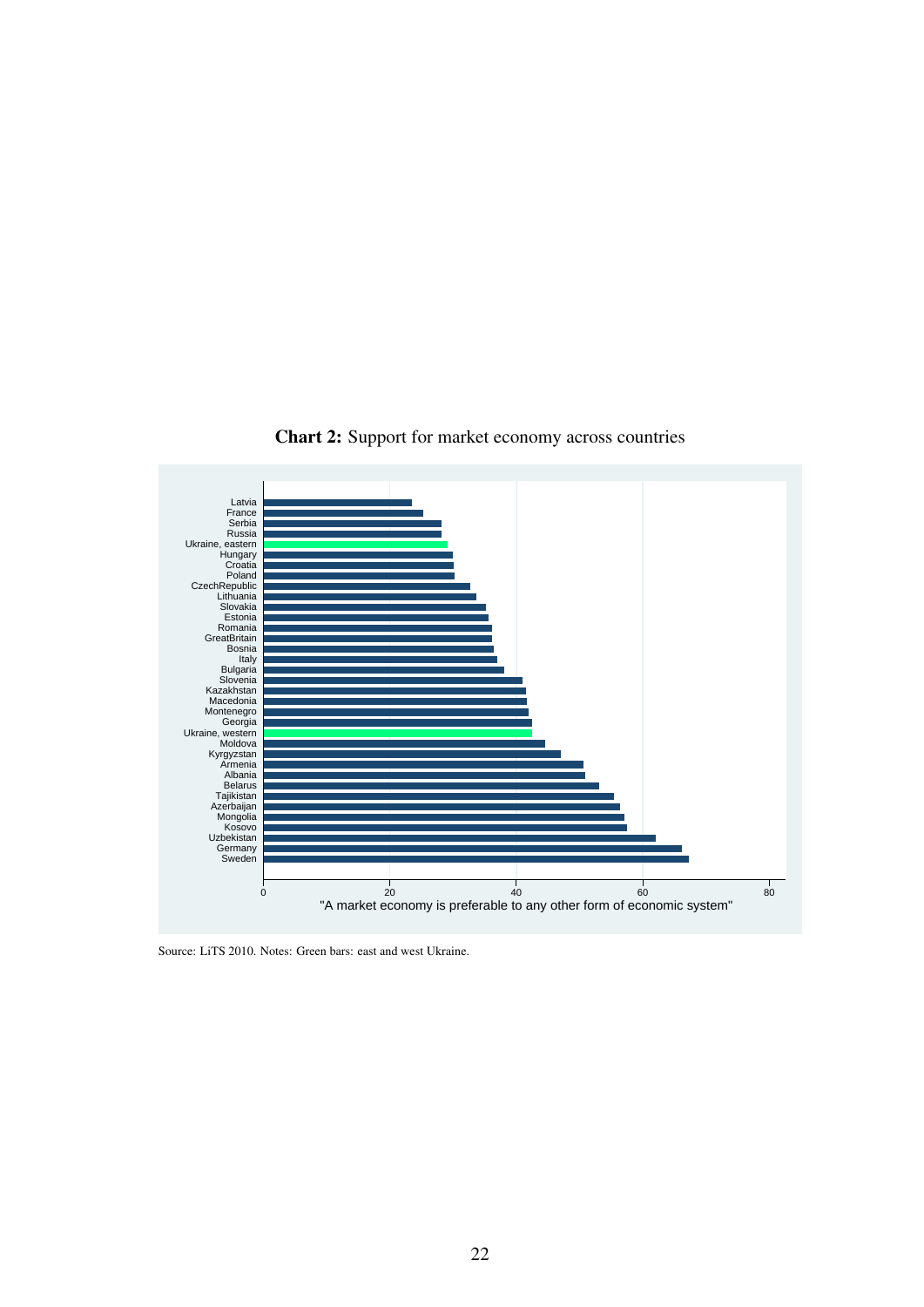<span id="page-23-0"></span>

Chart 3: Support for democracy across countries

Source: LiTS 2010. Notes: Green bars: east and west Ukraine.

<span id="page-23-1"></span>

Chart 4: Effect of the financial crisis on market preferences in east vs. west Ukraine

Source: LiTS 2010. Notes: This chart plots coefficient estimates from column (1), Table [1.](#page-24-0)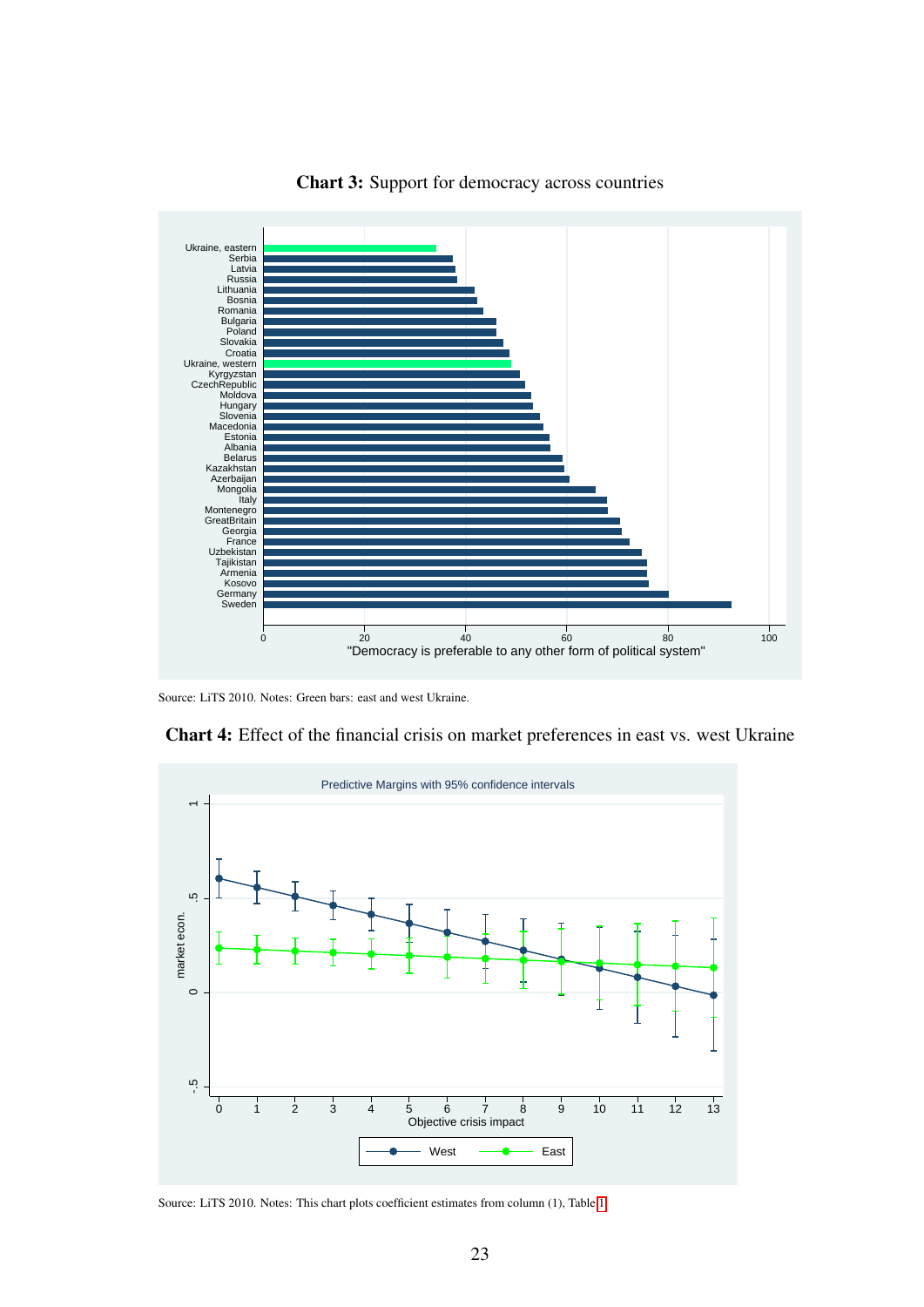<span id="page-24-0"></span>

|                                    |                        |                                  | West                   | East             |
|------------------------------------|------------------------|----------------------------------|------------------------|------------------|
|                                    | (1)                    | (2)<br>Market economy preferable | (3)                    | (4)              |
| East                               | $-0.369***$<br>(0.079) | $-0.338***$<br>(0.081)           |                        |                  |
| Objective crisis impact            | $-0.048***$<br>(0.014) |                                  | $-0.059***$<br>(0.015) | 0.004<br>(0.012) |
| East * Objective crisis impact     | $0.040**$<br>(0.018)   |                                  |                        |                  |
| Subjective crisis impact           |                        | $-0.056**$<br>(0.023)            |                        |                  |
| East * Subjective crisis impact    |                        | $0.078***$<br>(0.030)            |                        |                  |
| Age                                | 0.001                  | 0.003                            | 0.005                  | $-0.008$         |
|                                    | (0.005)                | (0.006)                          | (0.008)                | (0.008)          |
| Age <sup>2</sup>                   | $-0.000$               | $-0.000$                         | $-0.000$               | 0.000            |
|                                    | (0.000)                | (0.000)                          | (0.000)                | (0.000)          |
| Unemployed excl. start-up          | $-0.132***$            | $-0.107***$                      | $-0.121**$             | $-0.124**$       |
|                                    | (0.040)                | (0.041)                          | (0.060)                | (0.053)          |
| Start-up                           | 0.104                  | 0.120                            | 0.138                  | 0.063            |
|                                    | (0.070)                | (0.076)                          | (0.109)                | (0.092)          |
| Income                             | $0.022*$               | $0.030**$                        | 0.016                  | $0.027*$         |
|                                    | (0.012)                | (0.012)                          | (0.018)                | (0.016)          |
| Secondary education                | 0.144                  | 0.150                            | $0.184*$               | 0.068            |
|                                    | (0.090)                | (0.096)                          | (0.106)                | (0.145)          |
| Post-secondary / university degree | $0.181**$              | $0.200**$                        | $0.199*$               | 0.137            |
|                                    | (0.091)                | (0.095)                          | (0.109)                | (0.142)          |
| Male                               | $-0.077**$             | $-0.081**$                       | $-0.152***$            | 0.008            |
|                                    | (0.034)                | (0.036)                          | (0.047)                | (0.050)          |
| Health                             | $0.058***$             | $0.060**$                        | 0.034                  | $0.088***$       |
|                                    | (0.022)                | (0.024)                          | (0.032)                | (0.030)          |
| Communist                          | $-0.056*$              | $-0.070*$                        | 0.009                  | $-0.093**$       |
|                                    | (0.034)                | (0.036)                          | (0.057)                | (0.043)          |
| Ever moved                         | $-0.016$               | $-0.022$                         | $-0.020$               | 0.003            |
|                                    | (0.032)                | (0.034)                          | (0.049)                | (0.044)          |
| Urban                              | 0.019                  | 0.017                            | $0.116**$              | $-0.077$         |
|                                    | (0.035)                | (0.035)                          | (0.048)                | (0.050)          |
| Longitude                          | 0.004                  | 0.000                            | 0.006                  | 0.004            |
|                                    | (0.006)                | (0.006)                          | (0.008)                | (0.010)          |
| Latitude                           | $-0.049***$            | $-0.048***$                      | $-0.114***$            | $-0.028$         |
|                                    | (0.014)                | (0.015)                          | (0.032)                | (0.017)          |
| Observations                       | 987                    | 900                              | 480                    | 507              |

### Table 1: Preferences for a market economy in east and west Ukraine

Source: LiTS 2010. Notes: This table explores the drivers of preferences for a market economy in eastern and west Ukraine. See the text for more information on the socio-economic and PSU controls included in the regressions. Robust standard errors are in parentheses. Significance levels: \*  $p < 0.1$ , \*\*  $p < 0.05$ , \*\*\*  $p < 0.01$ .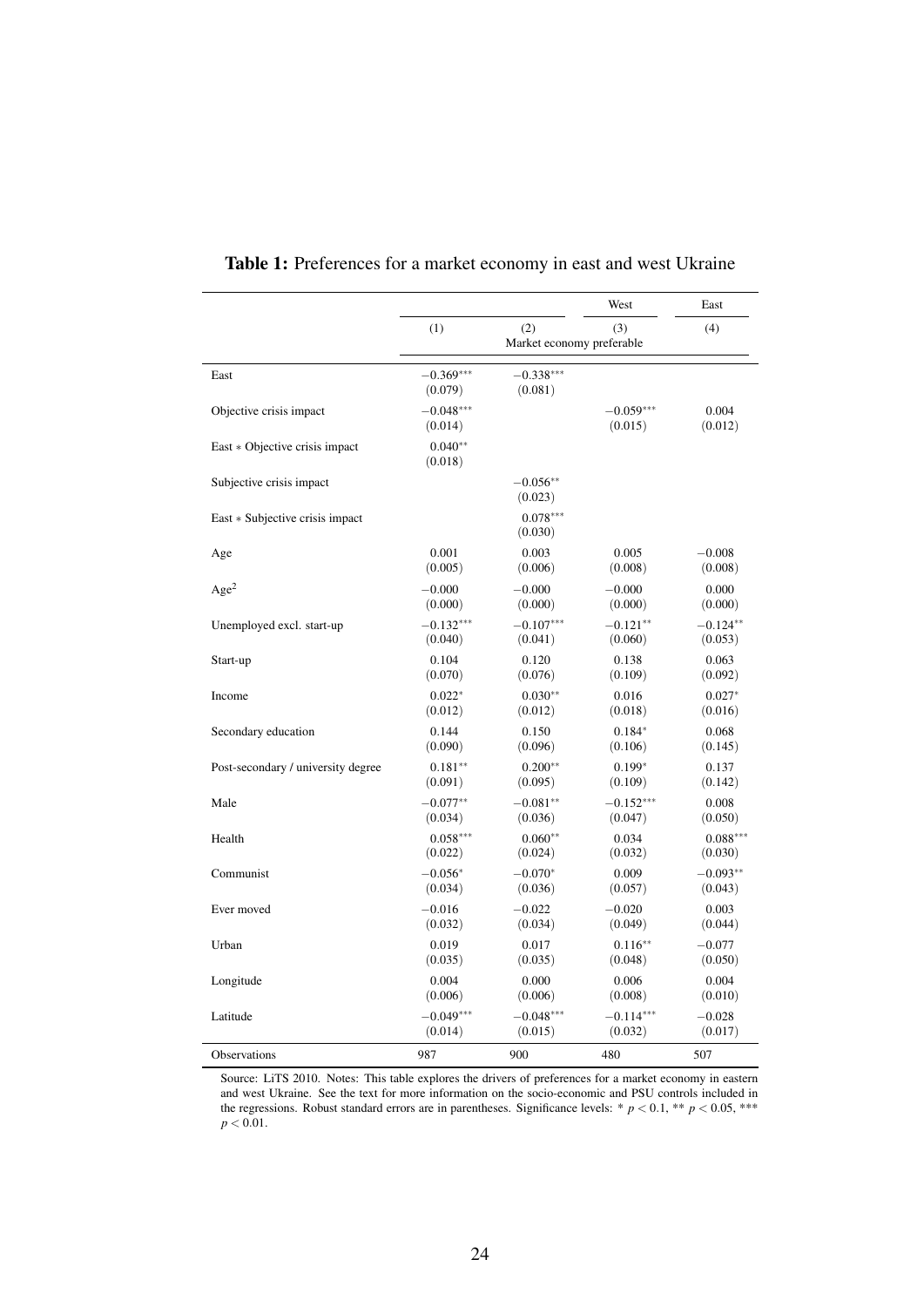|                                                | (1)                    | (2)                    | (3)<br>Market economy preferable | (4)                    | (5)                    |
|------------------------------------------------|------------------------|------------------------|----------------------------------|------------------------|------------------------|
| East                                           | $-0.326***$<br>(0.074) | $-0.284***$<br>(0.077) | $-0.266***$<br>(0.067)           | $-0.268***$<br>(0.070) | $-0.268***$<br>(0.067) |
| Reduction in foods                             | $-0.129***$<br>(0.048) |                        |                                  |                        |                        |
| East * Reduction in foods                      | $0.152**$<br>(0.063)   |                        |                                  |                        |                        |
| Reduction in luxury or leisure                 |                        | $-0.070$<br>(0.049)    |                                  |                        |                        |
| East * Reduction in luxury or leisure          |                        | 0.035<br>(0.063)       |                                  |                        |                        |
| Reduction in educ.                             |                        |                        | $-0.420***$<br>(0.132)           |                        |                        |
| East * Reduction in educ.                      |                        |                        | $0.590***$<br>(0.171)            |                        |                        |
| Reduction in health services                   |                        |                        |                                  | $-0.106*$<br>(0.055)   |                        |
| East * Reduction in health services            |                        |                        |                                  | 0.020<br>(0.069)       |                        |
| Delay in payments on utilities or loans        |                        |                        |                                  |                        | $-0.213**$<br>(0.106)  |
| East * Delay in payments on utilities or loans |                        |                        |                                  |                        | $0.245*$<br>(0.137)    |
| Individual controls                            | ✓                      | $\checkmark$           | ✓                                | ✓                      | $\checkmark$           |
| PSU controls                                   | ✓                      | ✓                      | ✓                                | $\checkmark$           | ✓                      |
| Observations                                   | 987                    | 987                    | 987                              | 987                    | 987                    |

Table 2: Preferences for <sup>a</sup> market economy in east and west Ukraine: disaggregated crisis impact

<span id="page-25-0"></span>Source: LiTS 2010. Notes: This table explores the drivers of preferences for a market economy in east and west Ukraine using disaggregated objective crisis-impact indices. See the text for more information on the individual and PSU controls included in the regressions.Robust standard errors are in parentheses. Significance levels: \* *<sup>p</sup>* <sup>&</sup>lt; <sup>0</sup>.1, \*\* *<sup>p</sup>* <sup>&</sup>lt; <sup>0</sup>.05, \*\*\* *<sup>p</sup>* <sup>&</sup>lt; <sup>0</sup>.01.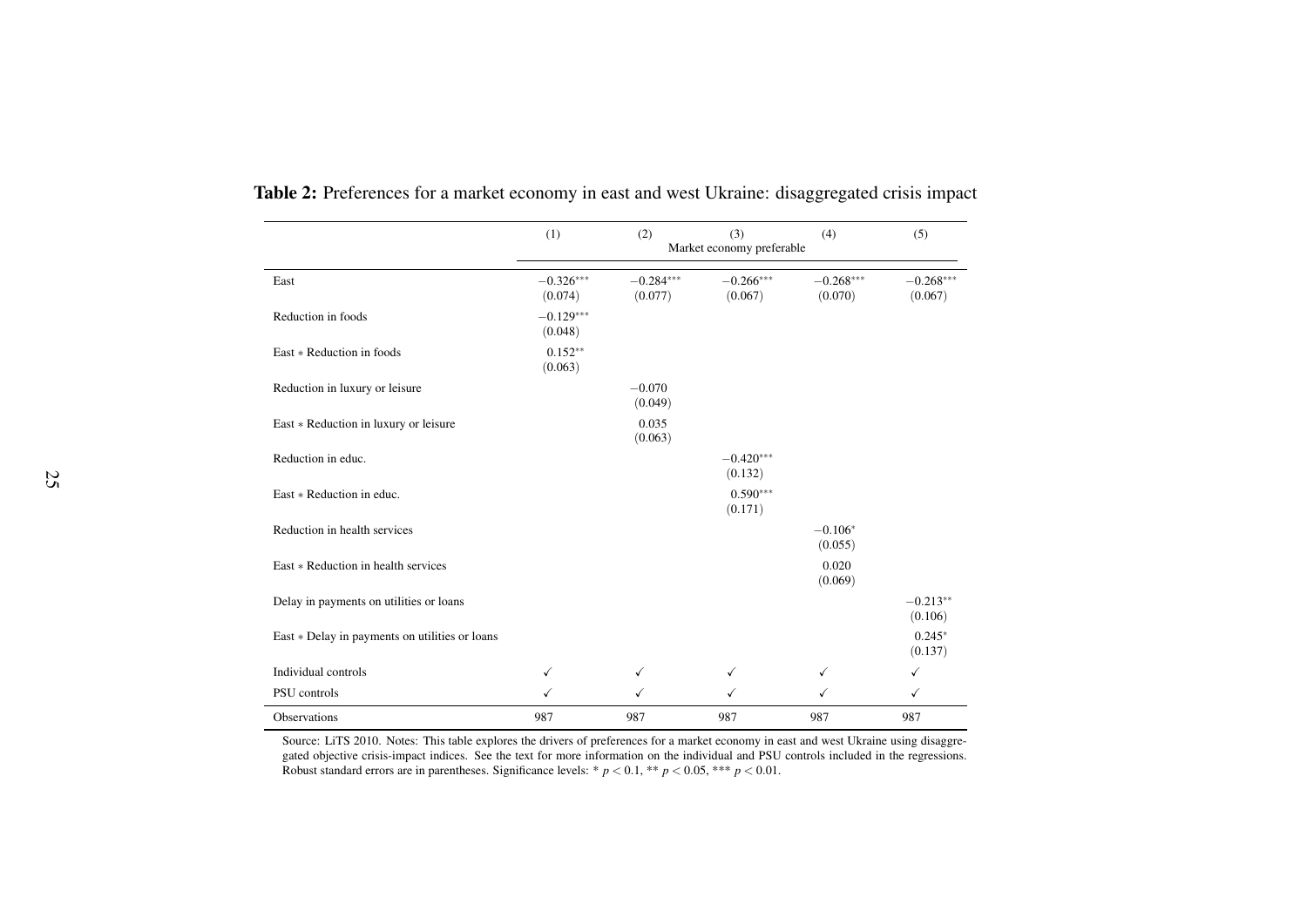<span id="page-26-0"></span>

|                                    |                        |                             | West                  | East             |
|------------------------------------|------------------------|-----------------------------|-----------------------|------------------|
|                                    | (1)                    | (2)<br>Democracy preferable | (3)                   | (4)              |
| East                               | $-0.425***$<br>(0.076) | $-0.349***$<br>(0.079)      |                       |                  |
| Objective crisis impact            | $-0.020$<br>(0.012)    |                             | $-0.027**$<br>(0.013) | 0.016<br>(0.012) |
| East * Objective crisis impact     | $0.032*$<br>(0.016)    |                             |                       |                  |
| Subjective crisis impact           |                        | $-0.019$<br>(0.023)         |                       |                  |
| East * Subjective crisis impact    |                        | 0.008<br>(0.030)            |                       |                  |
| Age                                | $0.011**$              | $0.013**$                   | 0.008                 | 0.008            |
|                                    | (0.006)                | (0.006)                     | (0.008)               | (0.008)          |
| Age <sup>2</sup>                   | $-0.000*$              | $-0.000*$                   | $-0.000$              | $-0.000$         |
|                                    | (0.000)                | (0.000)                     | (0.000)               | (0.000)          |
| Unemployed excl. start-up          | $-0.030$               | $-0.026$                    | 0.013                 | $-0.074$         |
|                                    | (0.040)                | (0.041)                     | (0.062)               | (0.054)          |
| Start-up                           | $0.162**$              | $0.177**$                   | 0.167                 | 0.123            |
|                                    | (0.076)                | (0.078)                     | (0.113)               | (0.106)          |
| Income                             | 0.018                  | 0.019                       | 0.010                 | $0.027*$         |
|                                    | (0.012)                | (0.013)                     | (0.018)               | (0.016)          |
| Secondary education                | 0.119                  | $0.198**$                   | $0.258**$             | $-0.058$         |
|                                    | (0.091)                | (0.097)                     | (0.110)               | (0.161)          |
| Post-secondary / university degree | $0.163*$               | $0.238**$                   | $0.251**$             | 0.041            |
|                                    | (0.092)                | (0.096)                     | (0.116)               | (0.158)          |
| Male                               | $-0.054$               | $-0.060*$                   | $-0.086*$             | 0.001            |
|                                    | (0.034)                | (0.035)                     | (0.048)               | (0.048)          |
| Health                             | 0.039                  | $0.044*$                    | 0.036                 | 0.051            |
|                                    | (0.024)                | (0.025)                     | (0.034)               | (0.032)          |
| Communist                          | $-0.023$               | $-0.015$                    | $-0.017$              | 0.008            |
|                                    | (0.035)                | (0.037)                     | (0.055)               | (0.045)          |
| Ever moved                         | $-0.013$               | $-0.008$                    | $-0.007$              | 0.008            |
|                                    | (0.033)                | (0.035)                     | (0.050)               | (0.046)          |
| Urban                              | 0.044                  | 0.059                       | 0.053                 | 0.050            |
|                                    | (0.035)                | (0.036)                     | (0.050)               | (0.047)          |
| Longitude                          | 0.005                  | 0.005                       | 0.004                 | 0.015            |
|                                    | (0.006)                | (0.007)                     | (0.008)               | (0.010)          |
| Latitude                           | $-0.075***$            | $-0.078***$                 | $-0.181***$           | $-0.055***$      |
|                                    | (0.014)                | (0.015)                     | (0.032)               | (0.017)          |
| <b>Observations</b>                | 1016                   | 924                         | 490                   | 526              |

|  | <b>Table 3:</b> Preferences for democracy in east and west Ukraine |  |  |  |  |
|--|--------------------------------------------------------------------|--|--|--|--|
|--|--------------------------------------------------------------------|--|--|--|--|

Source: LiTS 2010. Notes: This table explores the drivers of preferences for democracy in east and west Ukraine. See the text for more information on the individual and PSU controls included in the regressions. Robust standard errors are in parentheses. Significance levels: \*  $p < 0.1$ , \*\*  $p < 0.05$ , \*\*  $p < 0.01$ .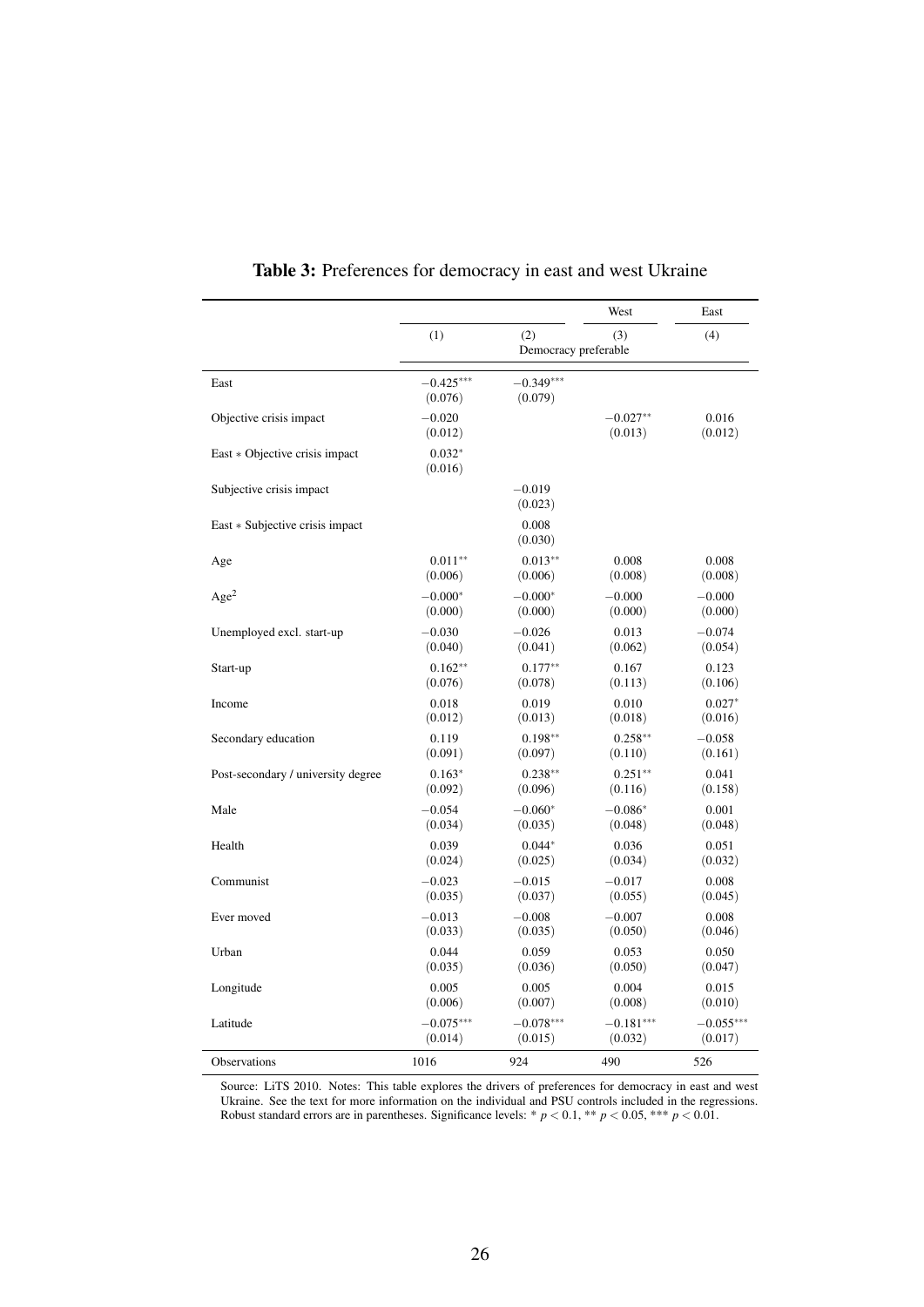|                                           | West                   |                                |                           | East                |                                |                       |
|-------------------------------------------|------------------------|--------------------------------|---------------------------|---------------------|--------------------------------|-----------------------|
|                                           | (1)<br><b>OLS</b>      | (2)<br>IV                      | (3)<br>IV                 | (4)<br><b>OLS</b>   | (5)<br>IV                      | (6)<br>IV             |
|                                           |                        |                                | Market economy preferable |                     |                                |                       |
| Objective crisis impact                   | $-0.052***$<br>(0.016) | $-0.205**$<br>(0.083)          | $-0.172***$<br>(0.057)    | $-0.005$<br>(0.014) | $-0.157$<br>(0.101)            | $-0.040$<br>(0.046)   |
| Socio-economic controls                   | ✓                      | ✓                              | $\checkmark$              | √                   | ✓                              | √                     |
| PSU controls                              | √                      | √                              | √                         | ✓                   | ✓                              | √                     |
| F-stat.<br>Wholesale funding              |                        | 15.69<br>$0.011***$<br>(0.003) | 29.94                     |                     | 11.38<br>$0.012***$<br>(0.004) | 20.30                 |
| Wholesale funding, excluding new branches |                        |                                | $0.010***$<br>(0.002)     |                     |                                | $0.016***$<br>(0.004) |
| <b>Observations</b>                       | 366                    | 366                            | 333                       | 331                 | 331                            | 299                   |

#### Table 4: Preferences for <sup>a</sup> market economy in east and west Ukraine: IV specifications

<span id="page-27-0"></span>Source: LiTS 2010. Notes: This table explores the drivers of preferences for <sup>a</sup> market economy in east and west Ukraine using IV estimations. See the text for more information on the individual and PSU controls included in the regressions. Robust standard errors are in parentheses. Significance levels:\* *<sup>p</sup>* <sup>&</sup>lt; <sup>0</sup>.1, \*\* *<sup>p</sup>* <sup>&</sup>lt; <sup>0</sup>.05, \*\*\* *<sup>p</sup>* <sup>&</sup>lt; <sup>0</sup>.01.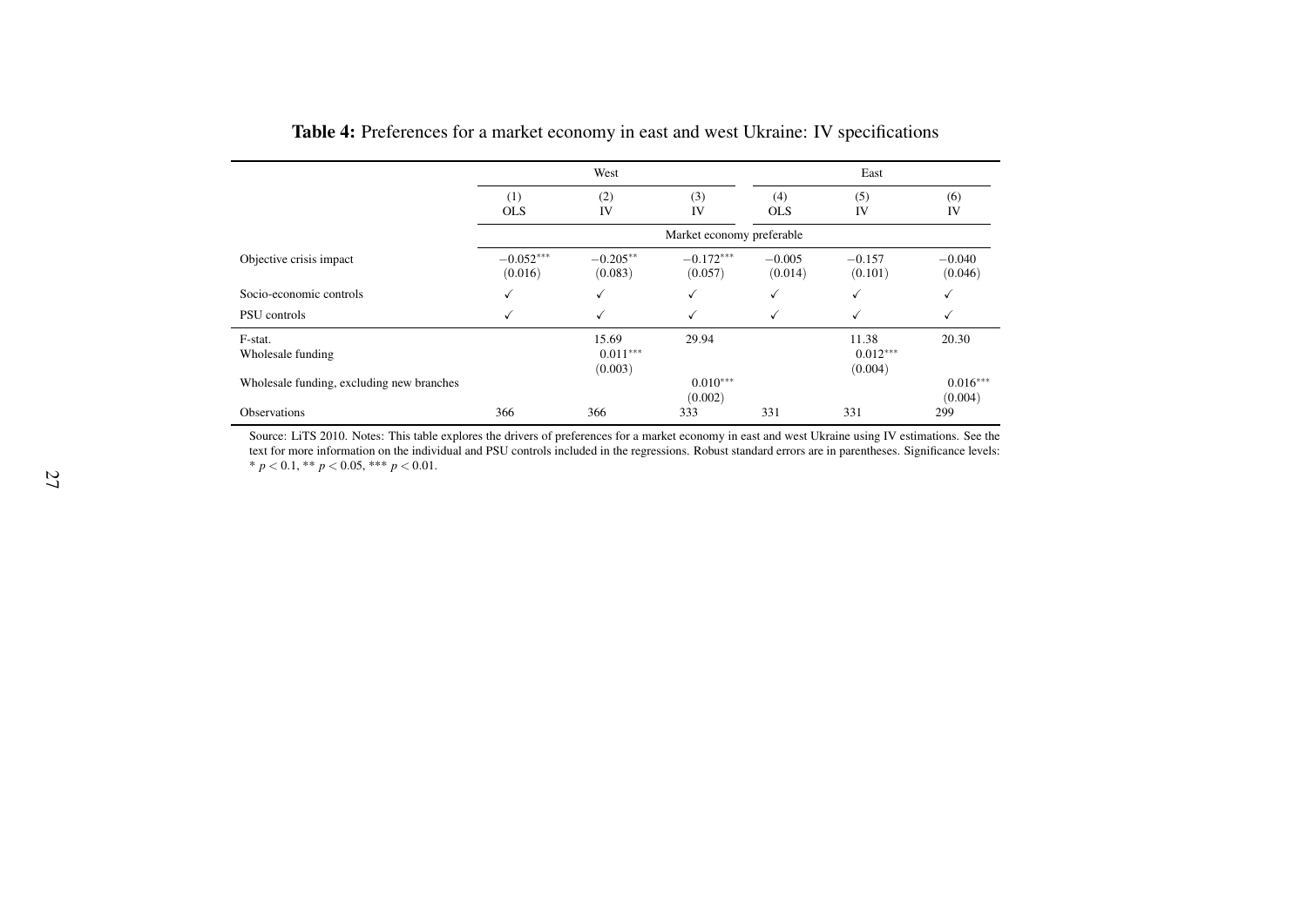|                                | (1)                    | (2)<br>Market economy preferable | (3)                    | (4)<br>Favour private ownership |
|--------------------------------|------------------------|----------------------------------|------------------------|---------------------------------|
| East                           | $-0.355***$<br>(0.080) | $-0.324***$<br>(0.083)           | $-0.374***$<br>(0.080) | $-2.385***$<br>(0.425)          |
| Objective crisis impact        | $-0.047***$<br>(0.014) | $-0.046***$<br>(0.014)           | $-0.050***$<br>(0.014) | $-0.199***$<br>(0.065)          |
| East * Objective crisis impact | $0.039**$<br>(0.018)   | $0.036**$<br>(0.018)             | $0.042**$<br>(0.018)   | $0.236**$<br>(0.097)            |
| <b>Emigration</b> rate         | $-0.002$<br>(0.002)    | $-0.001$<br>(0.002)              |                        |                                 |
| Share of emigrants to Russia   |                        | 0.002<br>(0.003)                 |                        |                                 |
| Share of emigrants to EU27     |                        | 0.003<br>(0.003)                 |                        |                                 |
| Share of emigrants to ROW      |                        | 0.000<br>(0.003)                 |                        |                                 |
| Asset count                    |                        |                                  | $0.021*$<br>(0.012)    |                                 |
| Socio-economic controls        | ✓                      |                                  |                        |                                 |
| PSU controls                   | ✓                      |                                  |                        |                                 |
| <b>Observations</b>            | 987                    | 987                              | 987                    | 1114                            |

<span id="page-28-0"></span>Table 5: Preferences for market economy in east and west Ukraine: robustness

Source: LiTS 2010. Notes: This table explores the drivers of preferences for market economy in east and west Ukraine. See the text for more information on the individual and PSU controls included in the regressions. ROW stands for "rest of the world". Robust standard errors are in parentheses. Significance levels: \* *<sup>p</sup>* <sup>&</sup>lt; <sup>0</sup>.1, \*\* *<sup>p</sup>* <sup>&</sup>lt; <sup>0</sup>.05, \*\*\* *<sup>p</sup>* <sup>&</sup>lt; <sup>0</sup>.01.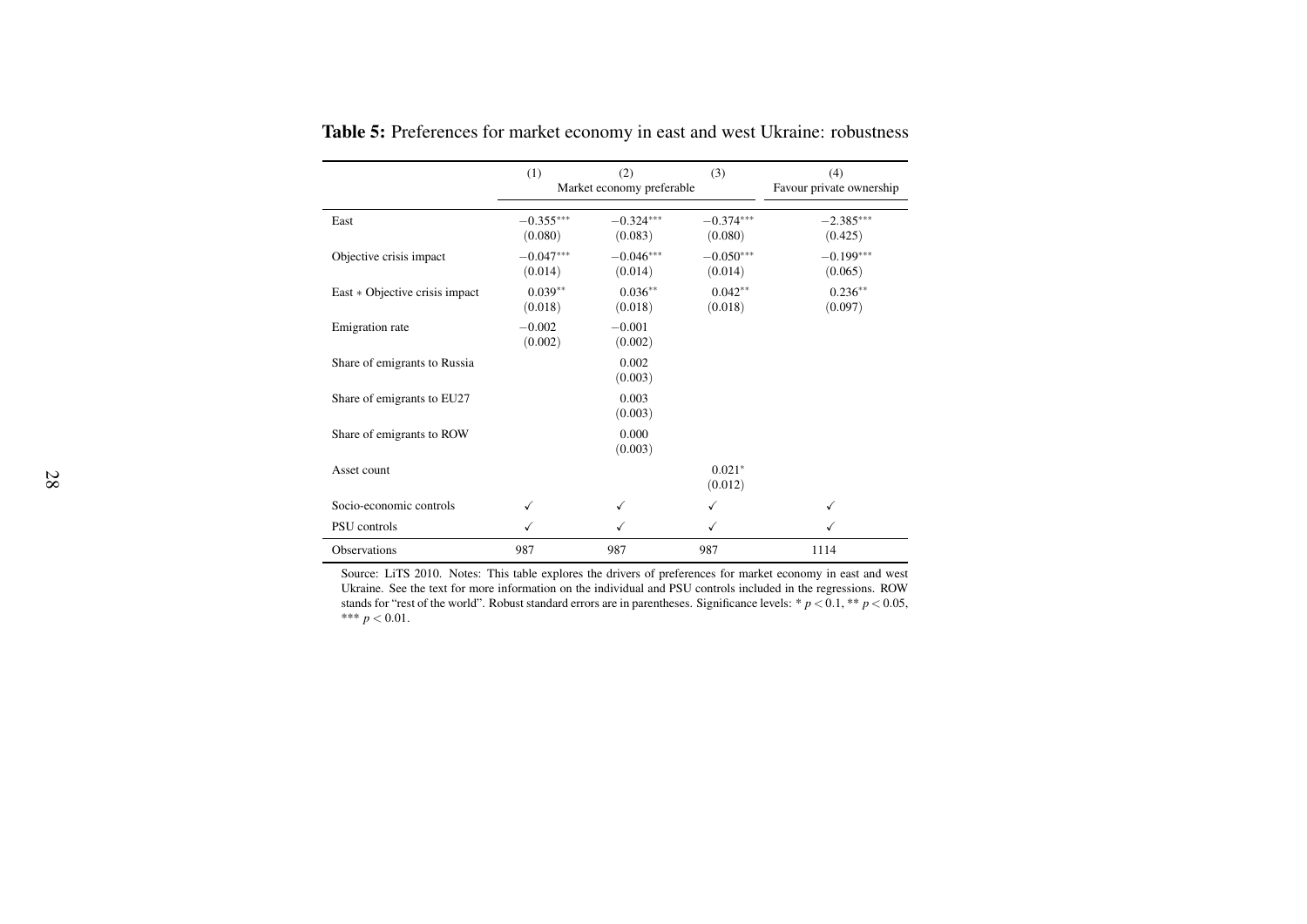|                                | (1)                | (2)                  | (3)                                             |
|--------------------------------|--------------------|----------------------|-------------------------------------------------|
|                                | Favour competition | Favour inc. equality | Prefer economic growth over political liberties |
| East                           | $-0.295$           | $-0.863*$            | $-0.360***$                                     |
|                                | (0.353)            | (0.443)              | (0.061)                                         |
| Objective crisis impact        | $-0.109**$         | $-0.124*$            | $-0.010$                                        |
|                                | (0.054)            | (0.064)              | (0.010)                                         |
| East * Objective crisis impact | 0.111              | $0.187**$            | $0.029**$                                       |
|                                | (0.076)            | (0.095)              | (0.014)                                         |
| Individual controls            |                    | √                    | $\checkmark$                                    |
| PSU controls                   |                    |                      | √                                               |
| <b>Observations</b>            | 1114               | 1114                 | 937                                             |

Table 6: Opinions about competition, equality and the importance of economic growth versus political liberties in east vs. west Ukraine

<span id="page-29-0"></span>Source: LiTS 2010. See the text for more information on the individual and PSU controls included in the regressions. Robuststandard errors are in parentheses. Significance levels: \* *<sup>p</sup>* <sup>&</sup>lt; <sup>0</sup>.1, \*\* *<sup>p</sup>* <sup>&</sup>lt; <sup>0</sup>.05, \*\*\* *<sup>p</sup>* <sup>&</sup>lt; <sup>0</sup>.01.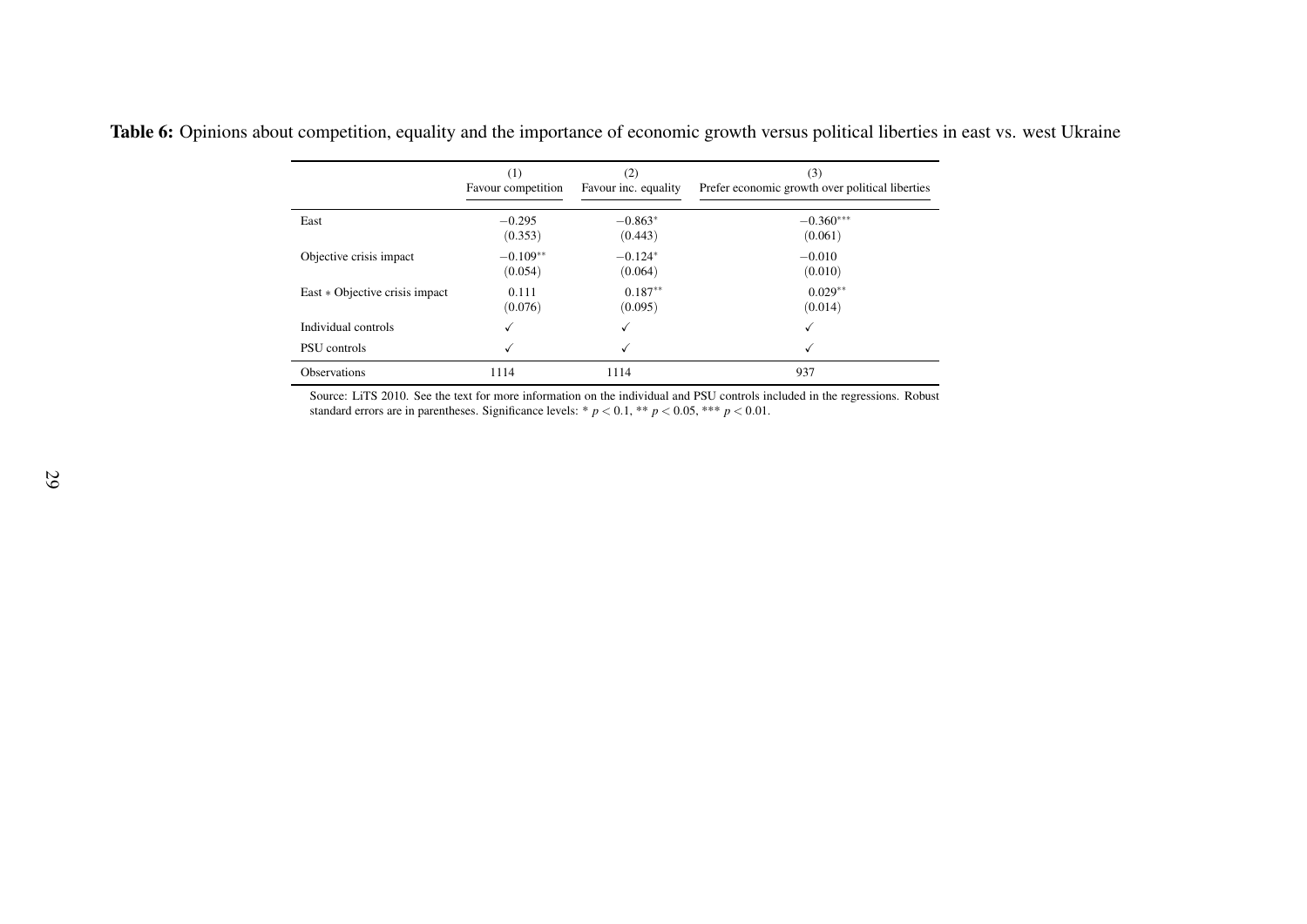|                                | (1)<br>(2)<br>Market economy preferable |                        | (3)<br>Democracy preferable | (4)                    |
|--------------------------------|-----------------------------------------|------------------------|-----------------------------|------------------------|
| East                           | $-0.369***$<br>(0.079)                  | $-0.344***$<br>(0.081) | $-0.425***$<br>(0.076)      | $-0.378***$<br>(0.076) |
| Objective crisis impact        | $-0.048***$<br>(0.014)                  | $-0.048***$<br>(0.014) | $-0.020$<br>(0.012)         | $-0.021*$<br>(0.012)   |
| East * Objective crisis impact | $0.040**$<br>(0.018)                    | $0.039**$<br>(0.018)   | $0.032*$<br>(0.016)         | $0.030*$<br>(0.016)    |
| Decline in light intensity     |                                         | $0.009*$<br>(0.005)    |                             | $0.017***$<br>(0.004)  |
| Individual controls            | √                                       | ✓                      | √                           | ✓                      |
| <b>PSU</b> controls            | √                                       |                        |                             |                        |
| <b>Observations</b>            | 987                                     | 987                    | 1016                        | 1016                   |

Table 7: Suggestive mechanisms: difference in transition paths and preferences for markets and democracy in east vs. west Ukraine

<span id="page-30-0"></span>Source: LiTS 2010. See the text for more information on the individual and PSU controls included inthe regressions. Robust standard errors are in parentheses. Significance levels: \*  $p < 0.1$ , \*\*  $p < 0.05$ , \*\*\* *<sup>p</sup>* <sup>&</sup>lt; <sup>0</sup>.01.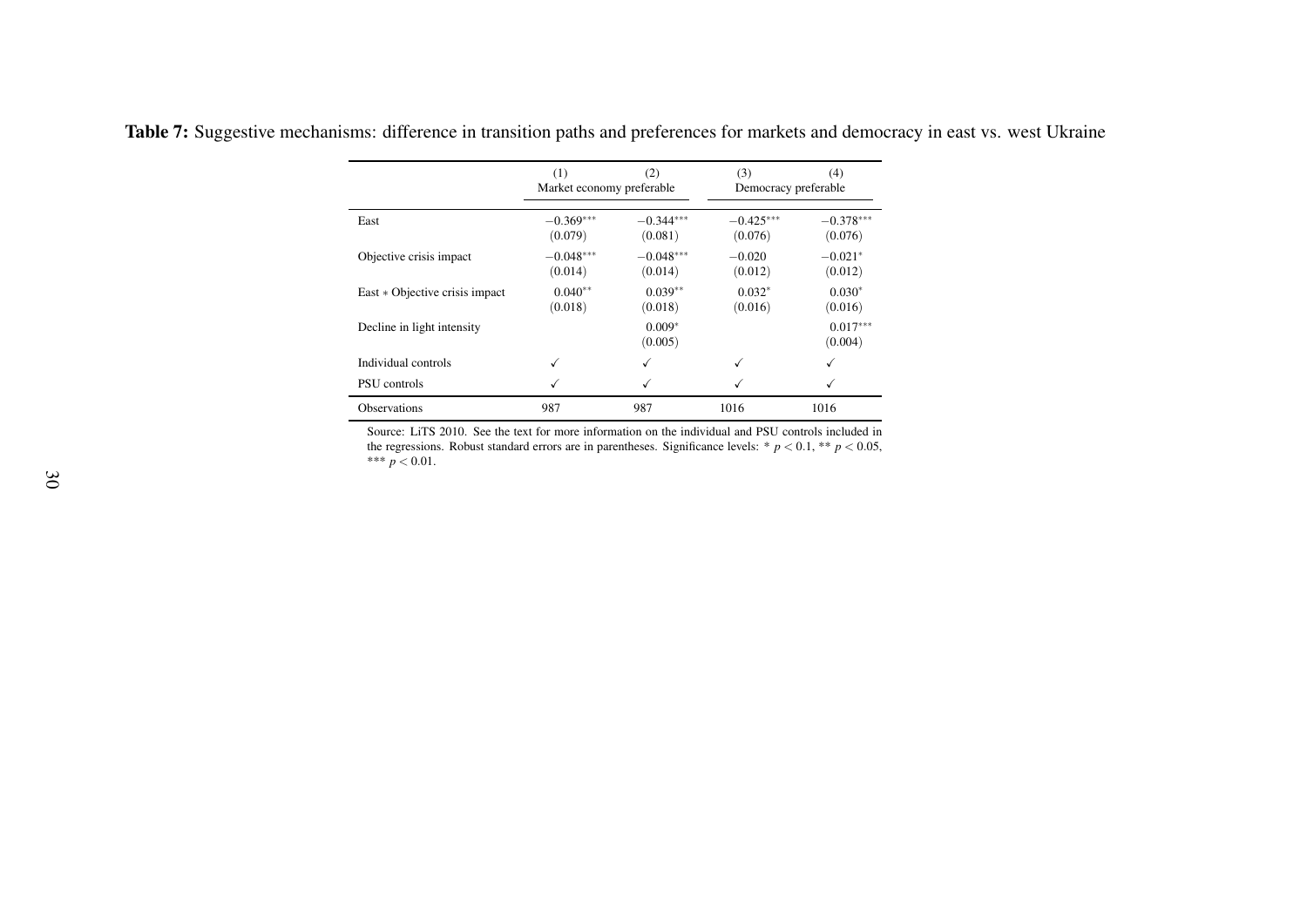|                                | (1)<br>(2)<br>Market economy preferable |                        | (3)<br>Democracy preferable | (4)                    |
|--------------------------------|-----------------------------------------|------------------------|-----------------------------|------------------------|
| East                           | $-0.369***$<br>(0.079)                  | $-0.366***$<br>(0.080) | $-0.425***$<br>(0.076)      | $-0.404***$<br>(0.076) |
| Objective crisis impact        | $-0.048***$<br>(0.014)                  | $-0.048***$<br>(0.014) | $-0.020$<br>(0.012)         | $-0.021*$<br>(0.012)   |
| East * Objective crisis impact | $0.040**$<br>(0.018)                    | $0.040**$<br>(0.018)   | $0.032*$<br>(0.016)         | $0.031*$<br>(0.017)    |
| Russian speaker                |                                         | $-0.012$<br>(0.039)    |                             | $-0.078**$<br>(0.039)  |
| Individual controls            | ✓                                       | ✓                      | ✓                           |                        |
| <b>PSU</b> controls            | √                                       |                        |                             |                        |
| <b>Observations</b>            | 987                                     | 987                    | 1016                        | 1016                   |

<span id="page-31-0"></span>Table 8: Suggestive mechanisms: language differences and preferences for markets and democracy in east vs. west Ukraine

Source: LiTS 2010. See the text for more information on the individual and PSU controls included inthe regressions. Robust standard errors are in parentheses. Significance levels: \*  $p < 0.1$ , \*\*  $p < 0.05$ , \*\*\* *<sup>p</sup>* <sup>&</sup>lt; <sup>0</sup>.01.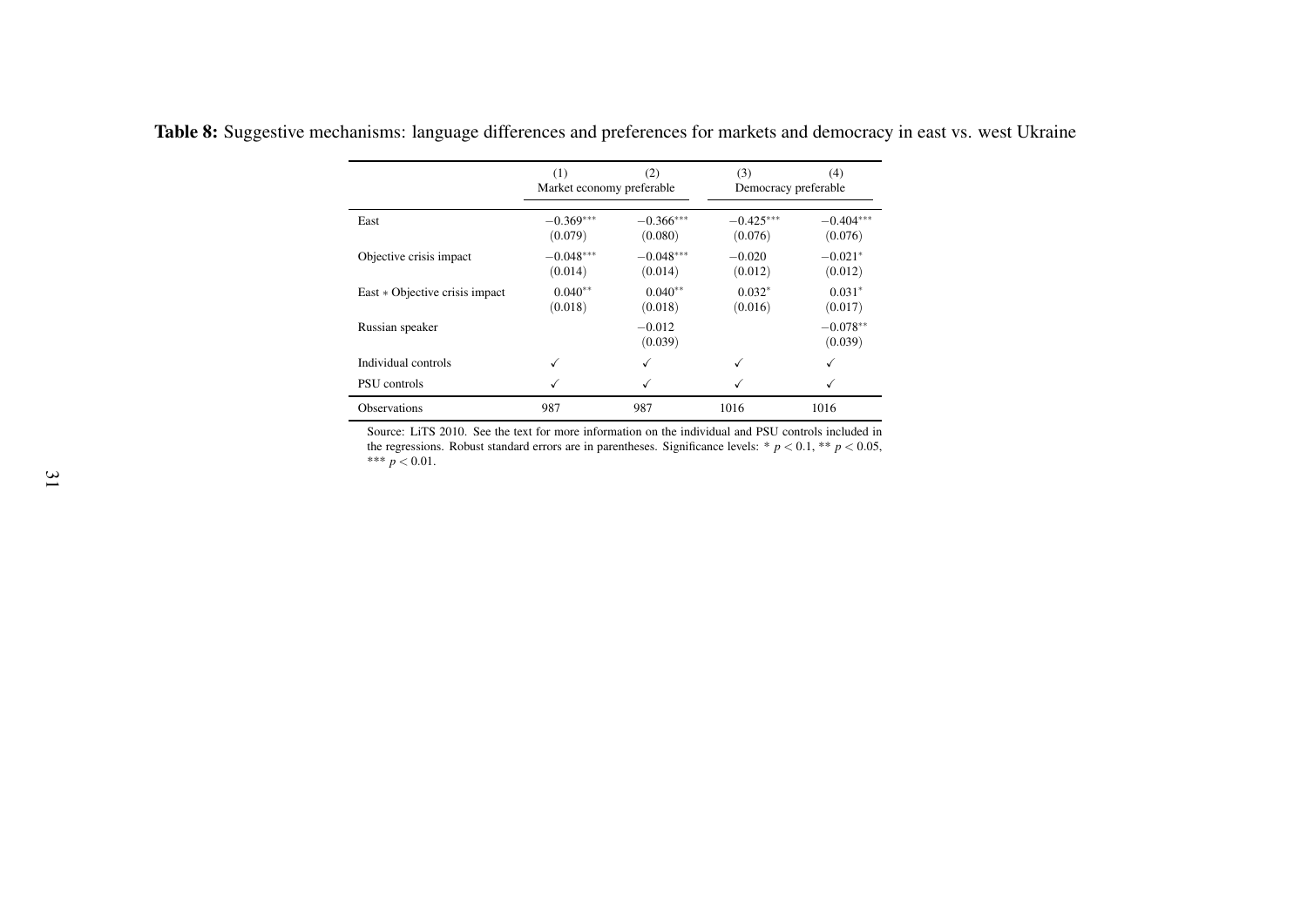|                                                 | (1)                       | (2)                    | (3)                    | (4)                    |  |
|-------------------------------------------------|---------------------------|------------------------|------------------------|------------------------|--|
|                                                 | Market economy preferable |                        | Democracy preferable   |                        |  |
| East                                            | $-0.369***$<br>(0.079)    | $-0.374***$<br>(0.080) | $-0.425***$<br>(0.076) | $-0.444***$<br>(0.076) |  |
| Objective crisis impact                         | $-0.048***$<br>(0.014)    | $-0.048***$<br>(0.014) | $-0.020$<br>(0.012)    | $-0.020$<br>(0.012)    |  |
| East * Objective crisis impact                  | $0.040**$<br>(0.018)      | $0.040**$<br>(0.018)   | $0.032*$<br>(0.016)    | $0.033**$<br>(0.017)   |  |
| Perc. share of Russian-language TV broadcasting |                           | $-0.002$<br>(0.003)    |                        | $-0.006**$<br>(0.003)  |  |
| Individual controls                             | ✓                         | √                      | √                      | ✓                      |  |
| <b>PSU</b> controls                             |                           | √                      |                        | ✓                      |  |
| <b>Observations</b>                             | 987                       | 987                    | 1016                   | 1016                   |  |

<span id="page-32-0"></span>Table 9: Suggestive mechanisms: Russian language media and preferences for markets and democracy in east vs. west Ukraine

Source: LiTS 2010. See the text for more information on the individual and PSU controls included in the regressions. Robuststandard errors are in parentheses. Significance levels: \* *<sup>p</sup>* <sup>&</sup>lt; <sup>0</sup>.1, \*\* *<sup>p</sup>* <sup>&</sup>lt; <sup>0</sup>.05, \*\*\* *<sup>p</sup>* <sup>&</sup>lt; <sup>0</sup>.01.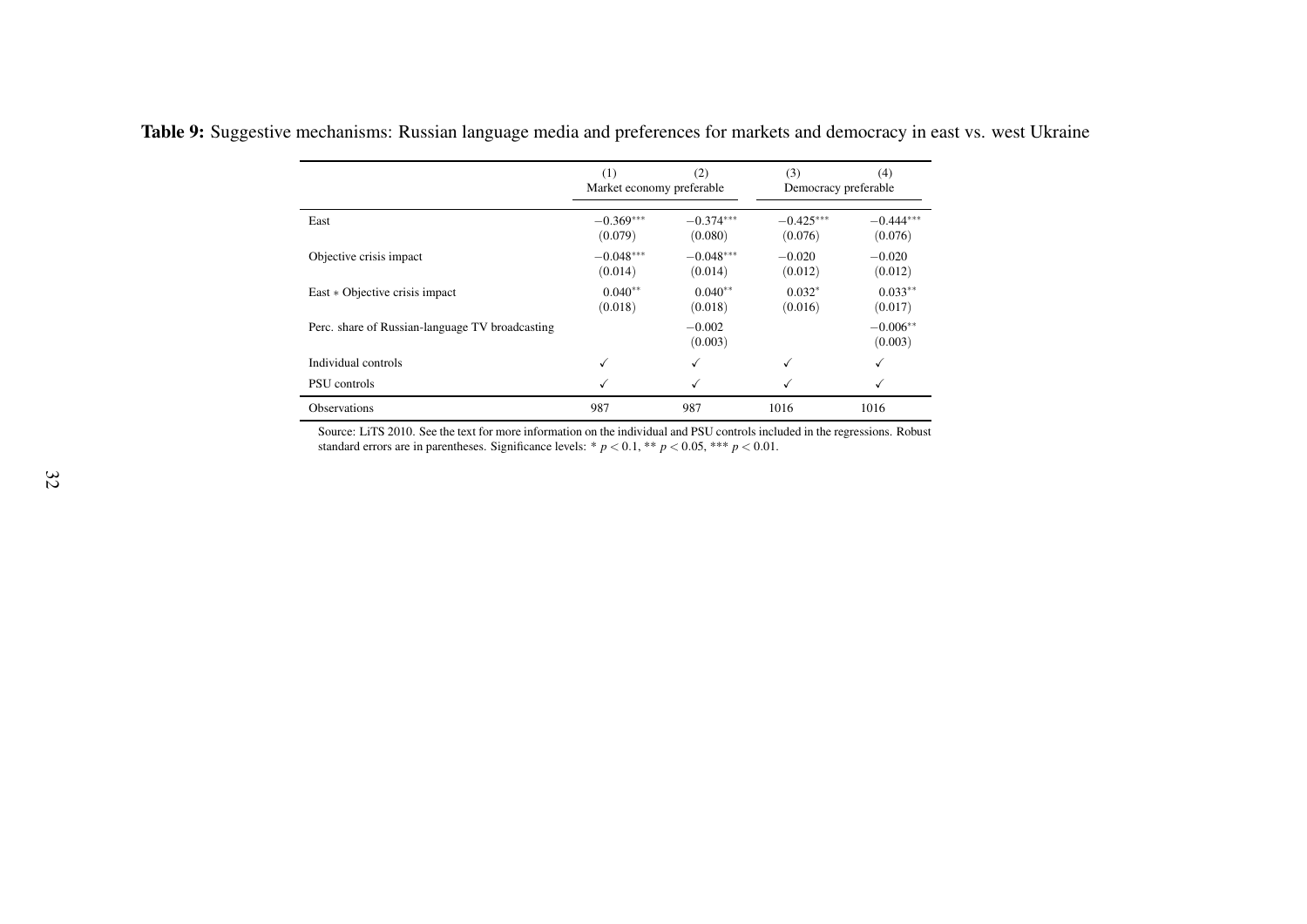|                                 | Market economy preferable |                      | Democracy preferable |                      |
|---------------------------------|---------------------------|----------------------|----------------------|----------------------|
|                                 | (1)                       | (2)                  | (3)                  | (4)                  |
| East                            | $-0.125*$<br>(0.064)      | $-0.126*$<br>(0.064) | $-0.043$<br>(0.057)  | 0.004<br>(0.058)     |
| Objective crisis impact         | $-0.017$<br>(0.012)       |                      | 0.001<br>(0.010)     |                      |
| East * Objective crisis impact  | $-0.036$<br>(0.022)       |                      | 0.005<br>(0.023)     |                      |
| Subjective crisis impact        |                           | $-0.022$<br>(0.021)  |                      | $-0.033*$<br>(0.019) |
| East * Subjective crisis impact |                           | $-0.081*$<br>(0.045) |                      | $-0.046$<br>(0.045)  |
| Individual controls             |                           | ✓                    |                      | ✓                    |
| <b>PSU</b> controls             |                           |                      |                      | ✓                    |
| <b>Observations</b>             | 979                       | 955                  | 998                  | 974                  |

<span id="page-33-0"></span>Table 10: Preferences for markets and democracy in former East and West Germany

Source: LiTS 2010. Notes: This table explores the drivers of preferences for market economy and democracy in former East and West Germany. See the text for more information on the individual and PSU controls included in the regressions. Robust standard errors arein parentheses. Significance levels: \*  $p < 0.1$ , \*\*  $p < 0.05$ , \*\*\*  $p < 0.01$ .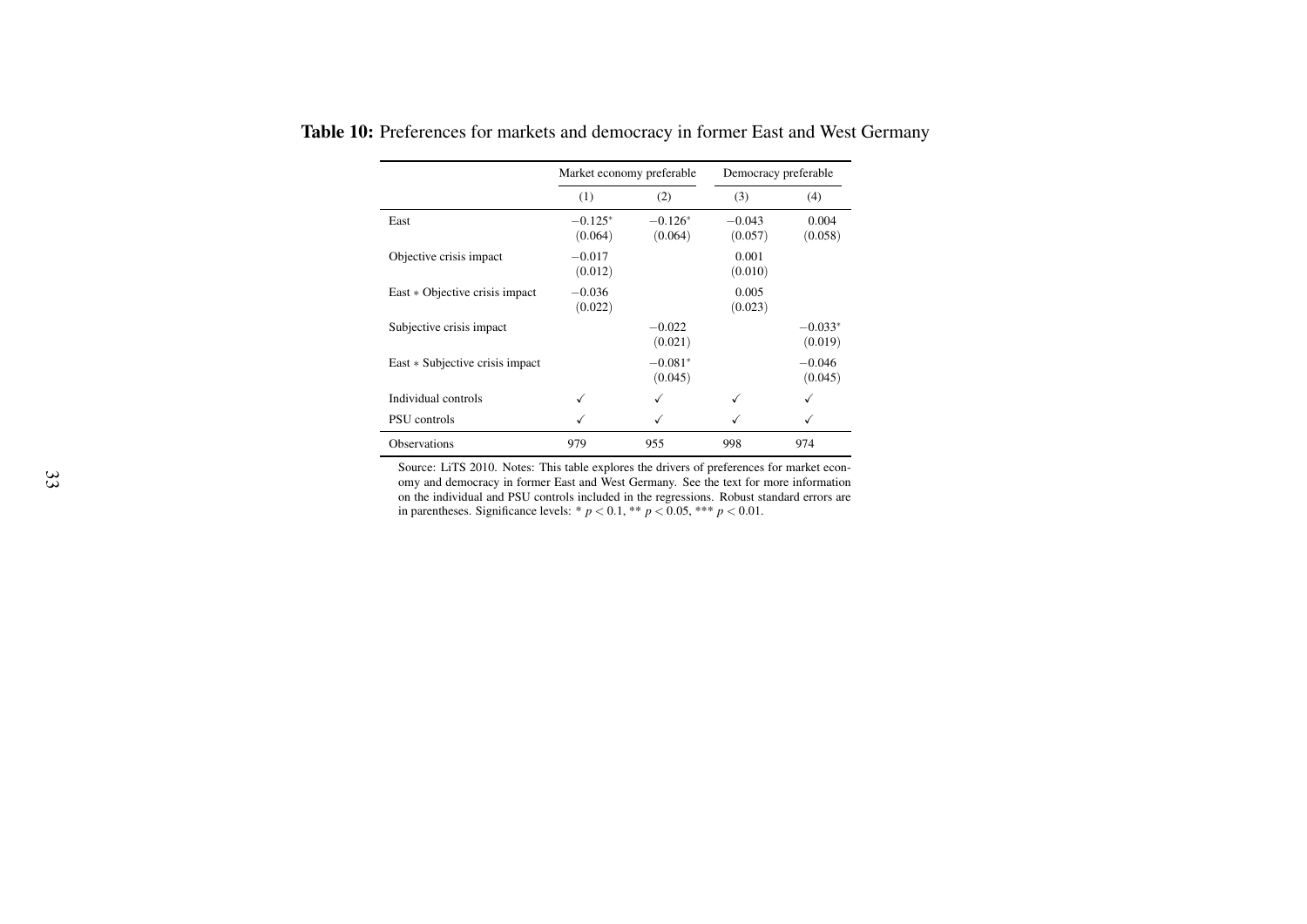# A Appendix

Chart A1: The political and linguistic divide between east and west Ukraine

<span id="page-34-0"></span>

Source: 2001 Ukraine Census and 2010 official election results (Central Election Committee).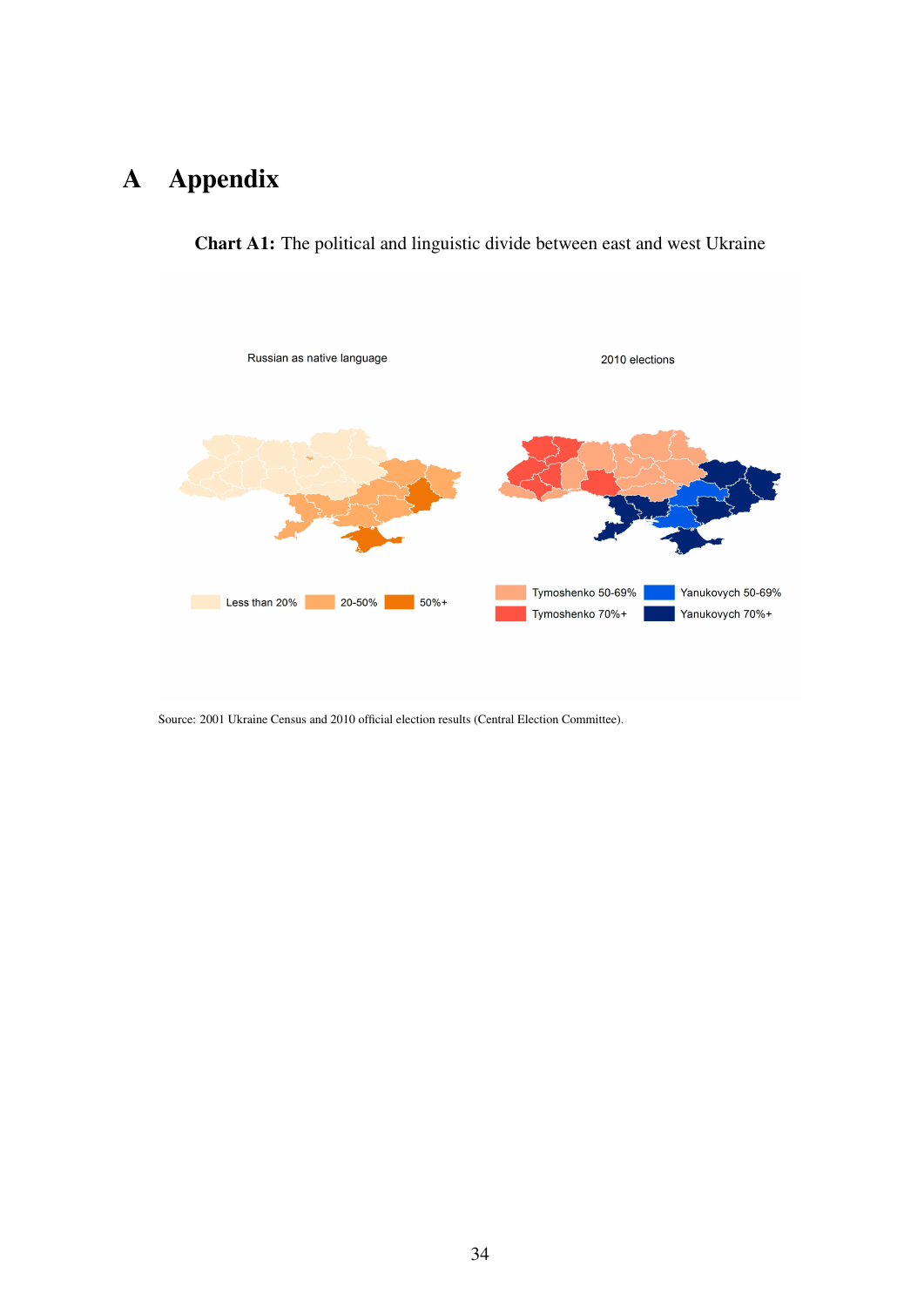<span id="page-35-0"></span>

Chart A2: Effect of the crisis on market preferences in east vs. west Ukraine

Source: LiTS 2010. Notes: This chart plots the results of a partial linear regression, fitting non-parametrically a smooth function for the effect of crisis impact on support for market economy and a linear function for the remaining covariates. The model is estimated separately for the east (right-hand side) and west (left-hand side). Outliers with crisis impact above 10 points are excluded.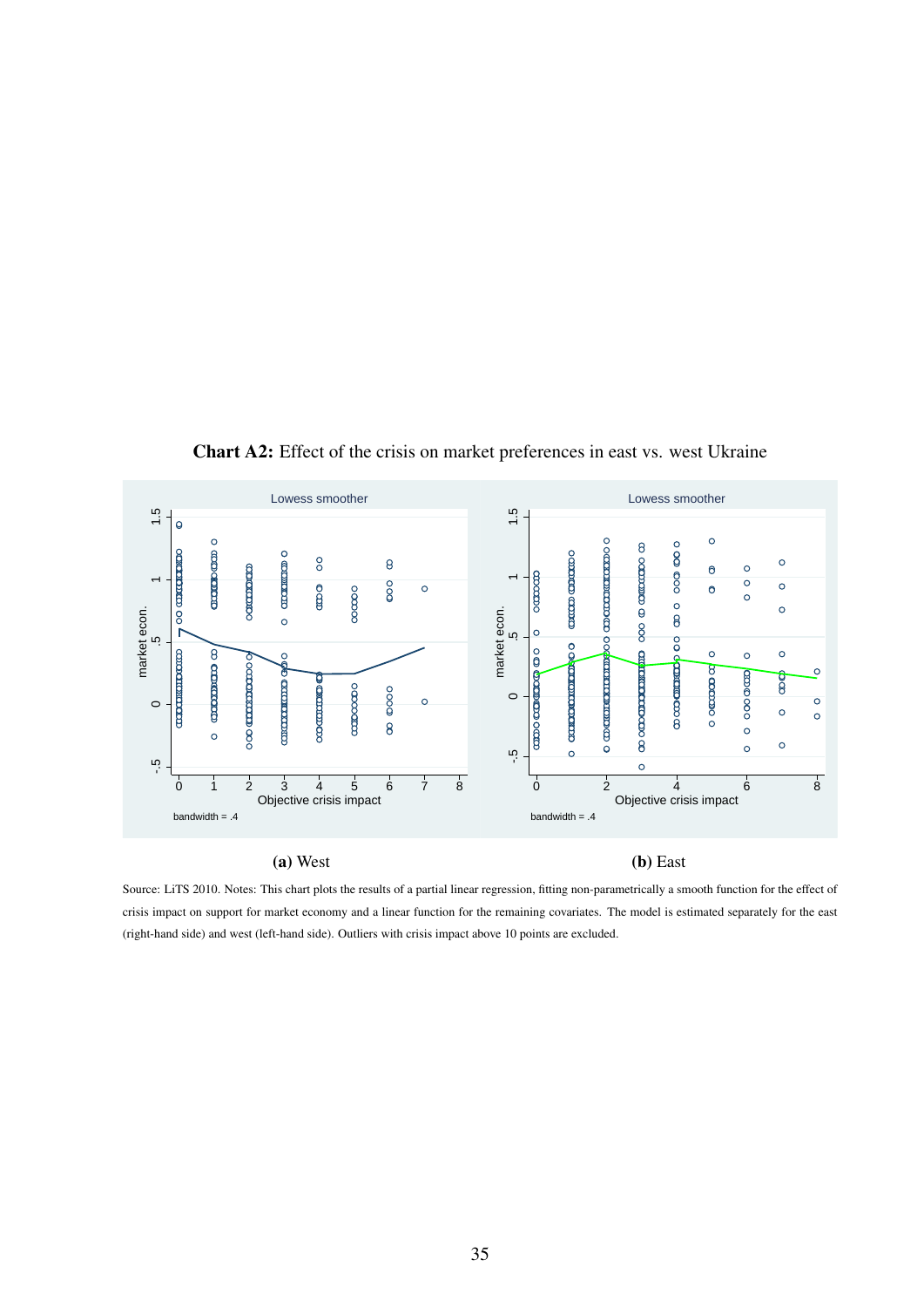<span id="page-36-0"></span>

|                                  | Full sample | West     | East     | F-stat.      |
|----------------------------------|-------------|----------|----------|--------------|
|                                  |             |          |          |              |
| Attitudes                        |             |          |          |              |
| Market economy preferable        | 0.360       | 0.424    | 0.290    | $7.061***$   |
|                                  | (0.480)     | (0.495)  | (0.454)  |              |
| Democracy preferable             | 0.417       | 0.488    | 0.340    | 8.206***     |
|                                  | (0.493)     | (0.500)  | (0.474)  |              |
| Favour private ownership         | 5.041       | 5.045    | 5.038    | 0.000        |
|                                  | (2.876)     | (2.837)  | (2.920)  |              |
| Crisis impact                    |             |          |          |              |
| Objective crisis impact          | 2.386       | 2.197    | 2.590    | 2.318        |
|                                  | (1.964)     | (1.942)  | (1.968)  |              |
| Subjective crisis impact         | 1.347       | 1.292    | 1.406    | 0.765        |
|                                  | (1.084)     | (1.078)  | (1.088)  |              |
| Socio-economic status            |             |          |          |              |
| Russian speaker                  | 0.367       | 0.122    | 0.633    | 118.058***   |
|                                  | (0.482)     | (0.327)  | (0.482)  |              |
| Age                              | 45.491      | 45.298   | 45.699   | 0.069        |
|                                  | (16.145)    | (16.456) | (15.811) |              |
| Unemployed excl. start-up        | 0.435       | 0.456    | 0.412    | 0.763        |
|                                  | (0.496)     | (0.498)  | (0.493)  |              |
| Start-up                         | 0.053       | 0.058    | 0.047    | 0.018        |
|                                  | (0.224)     | (0.233)  | (0.213)  |              |
| Employed excl. start-up          | 0.512       | 0.486    | 0.541    | 1.752        |
|                                  | (0.500)     | (0.500)  | (0.499)  |              |
| Income                           | 3.584       | 3.537    | 3.626    | 1.226        |
|                                  | (1.426)     | (1.459)  | (1.395)  |              |
| Primary or no education          | 0.026       | 0.033    | 0.019    | 1.677        |
|                                  | (0.160)     | (0.178)  | (0.137)  |              |
| Secondary education              | 0.219       | 0.250    | 0.186    | 2.393        |
|                                  | (0.414)     | (0.433)  | (0.390)  |              |
| Post-secondary/university degree | 0.755       | 0.717    | 0.795    | $3.129*$     |
|                                  | (0.431)     | (0.451)  | (0.404)  |              |
| Male                             | 0.264       | 0.277    | 0.251    | 0.876        |
|                                  | (0.441)     | (0.448)  | (0.434)  |              |
| Health                           | 3.193       | 3.132    | 3.259    | 2.702        |
|                                  | (0.773)     | (0.769)  | (0.773)  |              |
| Communist                        | 0.279       | 0.237    | 0.324    | $3.681*$     |
|                                  | (0.449)     | (0.426)  | (0.468)  |              |
| Ever moved                       | 0.361       | 0.364    | 0.358    | 0.013        |
|                                  | (0.480)     | (0.481)  | (0.480)  |              |
| Locality characteristics         |             |          |          |              |
| Urban                            | 0.659       | 0.579    | 0.745    | 2.419        |
|                                  | (0.474)     | (0.494)  | (0.436)  |              |
| Longitude                        | 31.692      | 28.243   | 35.414   | $106.825***$ |
|                                  | (4.653)     | (3.250)  | (2.629)  |              |
| Latitude                         | 48.829      | 49.781   | 47.802   | 53.107***    |
|                                  | (1.515)     | (0.807)  | (1.426)  |              |
| <b>Bank</b> characteristics      |             |          |          |              |
| Wholesale funding                | 178.280     | 170.312  | 187.734  | $2.903*$     |
|                                  | (38.307)    | (39.131) | (35.064) |              |
| Total observations               | 1559        | 817      | 742      |              |
|                                  |             |          |          |              |

Table A1: Summary statistics by east vs. west Ukraine

Source: LiTS 2010. Notes: This table presents means and standard deviations for the dependent and independent variables used in the regressions, separately for east and west Ukraine.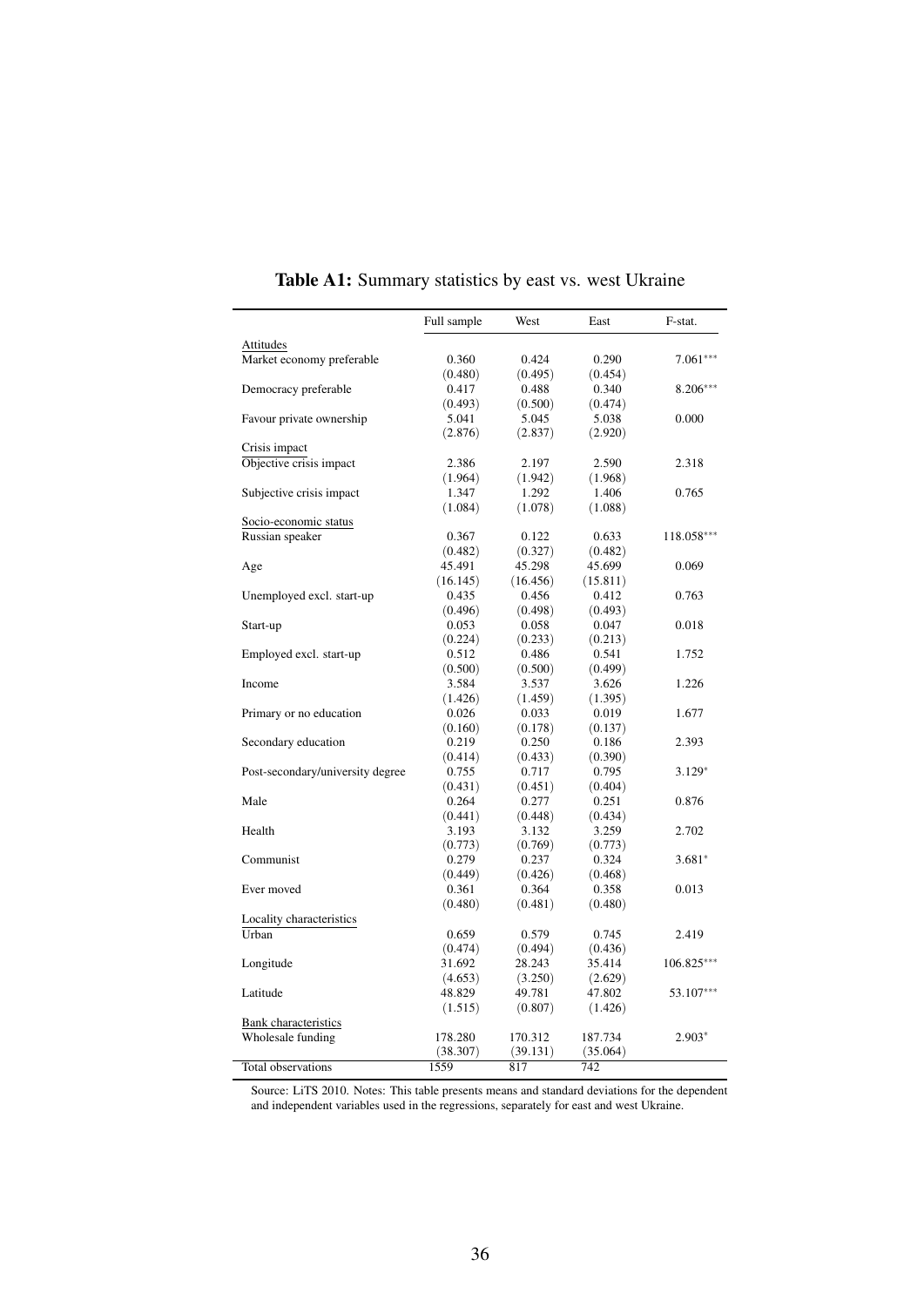<span id="page-37-0"></span>

| Variable name                            | Definition                                                                                                 | Source                        |
|------------------------------------------|------------------------------------------------------------------------------------------------------------|-------------------------------|
| Attitudes                                |                                                                                                            |                               |
| Market economy preferable                | Dummy = 1 if respondent agrees that market economy is preferable to any other form of economic             | LiTS<br>2010                  |
|                                          | system                                                                                                     | q.310.                        |
| Democracy preferable                     | Dummy = 1 if respondent agrees that democracy is preferable to any other form of political system          | LiTS<br>2010                  |
|                                          |                                                                                                            | q.311.                        |
| Crisis impact<br>Objective crisis impact | Crisis impact index (0 to 17) constructed as the sum of number of measures (out of 17 options)             | <b>LiTS</b><br>2010           |
|                                          | taken by the respondent's household as the result of a decline in income or other economic diffi-          | q.804. (excl.                 |
|                                          | culty                                                                                                      | h, s)                         |
| Subjective crisis impact                 | Self-reported degree to which the crisis has affected the respondent's household on a scale 0 (not         | LiTS<br>2010                  |
|                                          | at all) to 3 (a great deal)                                                                                | q.801.                        |
| Socio-economic status                    |                                                                                                            |                               |
| Age                                      | Age of respondent                                                                                          | LiTS<br>2010                  |
|                                          |                                                                                                            | q.104.                        |
| Unemployed excl. start-up                | Dummy $=1$ if respondent did not work for income in the past 12 months, excluding start-up                 | LiTS<br>2010<br>q.501.        |
| Start-up                                 | Dummy $=$ 1 if respondent has ever managed to set up a business                                            | <b>LiTS</b><br>2010           |
|                                          |                                                                                                            | q.532.                        |
| Employed excl. start-up                  | Dummy $=1$ if respondent worked for income in the past 12 months, excluding start-up                       | 2010<br>LiTS                  |
|                                          |                                                                                                            | q.501.                        |
| Income                                   | Income of the respondent's household, as measured on a 10-step income ladder                               | <b>LiTS</b><br>2010           |
|                                          |                                                                                                            | q.330.                        |
| Primary or no education                  | Dummy variables = 1 if respondent has completed primary educ. or has not completed any educ.               | LiTS<br>2010                  |
| Secondary education                      | Dummy variables = 1 if respondent has completed secondary educ.                                            | q.515.<br>LiTS<br>2010        |
|                                          |                                                                                                            | q.515.                        |
| Post-secondary/university de-            | Dummy variables $= 1$ if respondent has completed post-scondary or university educ.                        | LiTS<br>2010                  |
| gree                                     |                                                                                                            | q.515.                        |
| Male                                     | Dummy=1 if respondent is male                                                                              | LiTS<br>2010                  |
|                                          |                                                                                                            | q.102.                        |
| Health                                   | Respondent's self-reported health on a scale of 1 (very bad) to 5 (very good)                              | LiTS<br>2010                  |
|                                          |                                                                                                            | q.704.                        |
| Communist                                | Dummy = 1 if the respondent, or any member of his family, were a member of the former Commu-<br>nist Party | <b>LiTS</b><br>2010<br>q.714. |
| Ever moved                               | Dummy=1 if respondent has lived all their life in this place                                               | LiTS<br>2010                  |
|                                          |                                                                                                            | q.705.                        |
| Locality characteristics                 |                                                                                                            |                               |
| Urban                                    | Dummy $=$ 1 if respondent lives in an urban setting                                                        | LiTS<br>2010                  |
|                                          |                                                                                                            | q.tablec.                     |
| Longitude, latitude                      |                                                                                                            | <b>LiTS 2010</b>              |
| <b>Bank</b> characteristics              |                                                                                                            |                               |
| Wholesale funding                        | Gross-Loans-to-Customer-Deposits Ratio in 2006; subsidiary level, foreign-owned banks                      | Bankscope                     |
|                                          |                                                                                                            | 2006                          |

### Table A2: Variables – definitions and sources